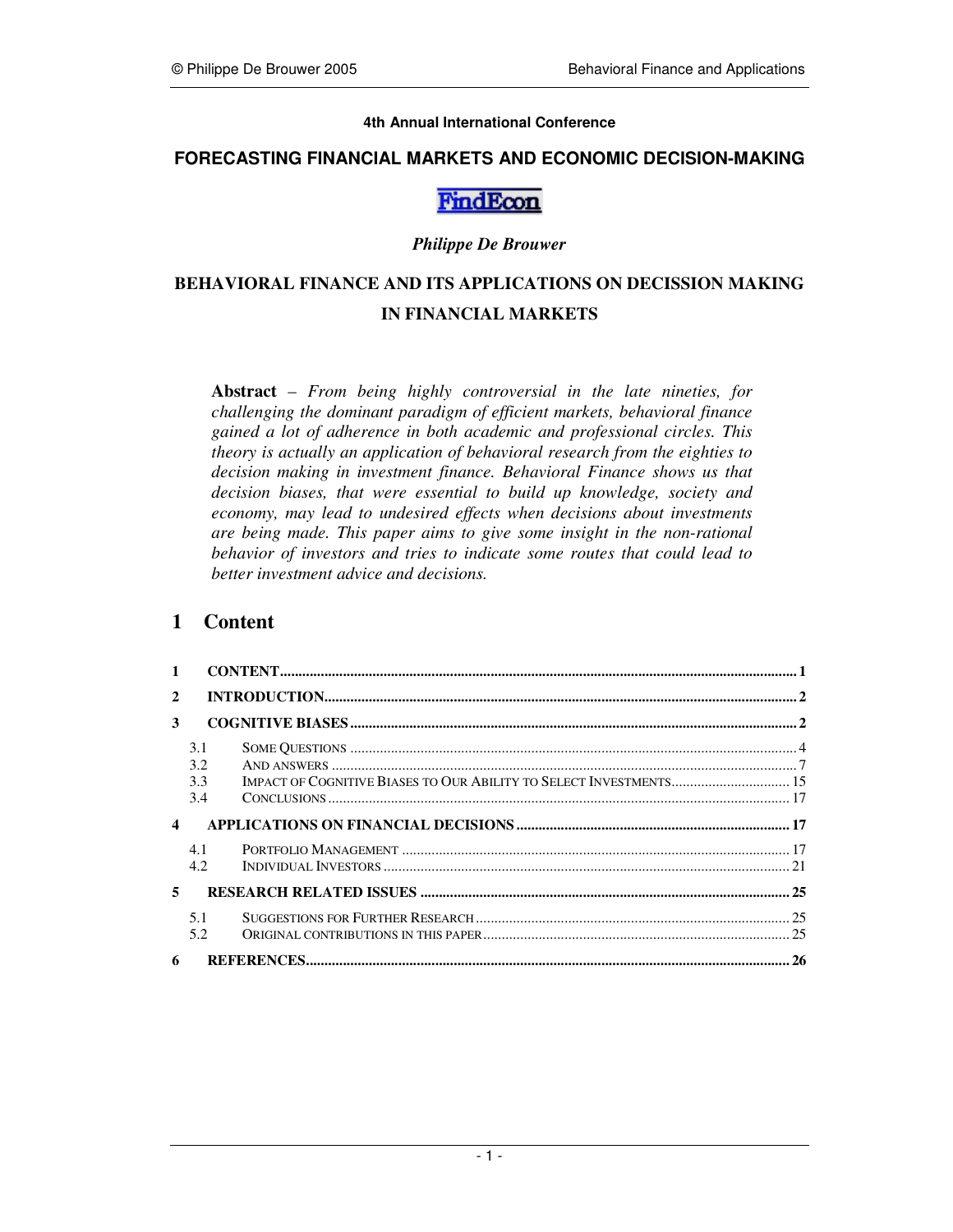# **2 Introduction**

Behavioural Finance is more than just a new buzzword in finance: it is a new paradigm. It is a paradigm where the investor in all his aspects is key to any investment decision. It is a paradigm that leads us to a world without any buy or sells advice related to specific stocks, but with an integrated, investor centred approach. It is a world where the investor, his objective and subjective constraints will determine a strategic asset allocation.

This is extremely important since the strategic asset allocation is known to account for the bulk of the variance in returns. Brinson et al. (1986 and 1991) found that 93,6% of the variance can be explained by the strategic level. All the rest like tactical asset allocation, active or passive management, quality of the asset manager, etc. only accounts for slightly more than 6%.

This text tries to use Behavioural Finance as a starting point for point for better investment decisions, from selection of the strategic asset allocation to the asset management itself.

# **3 Cognitive Biases**

We generally think about ourselves as reasonable creatures. At least we are sure that the way that we see the world corresponds to "reality". We have no doubt that "perceived reality" is "the reality". This is based on many empirical observations; it is the basis of our learning process.



*Figure 1. Which line is longer?*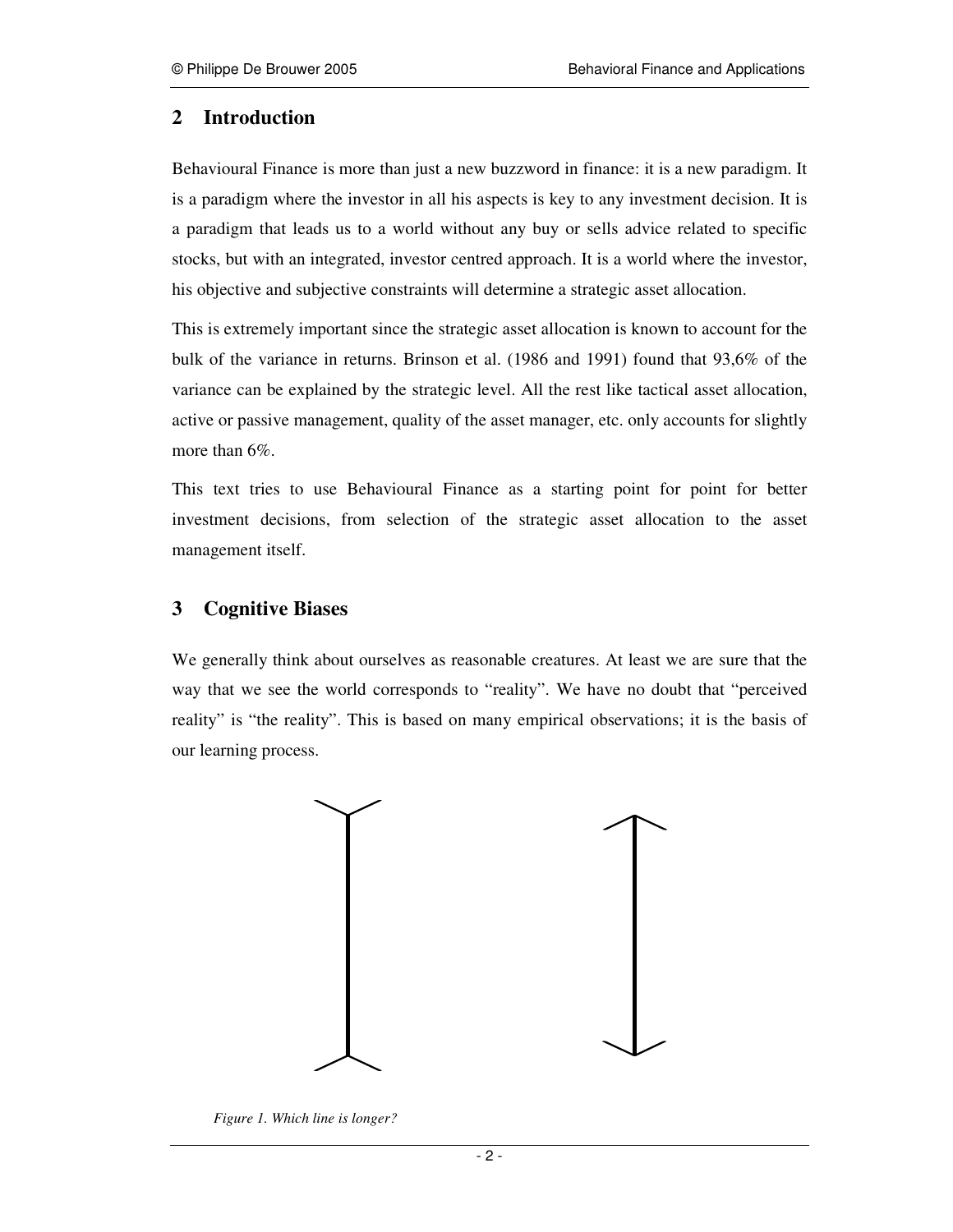Now, have a close look to the vertical lines in Figure 1. You know (and in case of any doubt, just measure them) that these lines are of equal length, but you will always see them as different: the one on the left seems longer. This is a visual bias: the lines are of equal length, and even if we know it, we cannot avoid seeing them of different length.

This modest example is actually very rich and instructing. The line on the left hand side looks like the intersection of a wall that is further away than the paper, whereas the second looks to be closer to the eye than the paper. This is enough information for our brain to assume that "if they appear of equal length, that the one further away must be the longest one". This kind of interpretation is fully automatically in our brain; we have not any control over it. This has been programmed in the unconsciousness part of our brain since we tried to move around in our 3 dimensional world. Actually, this is a very good thing, because this allows us to move around, even if we would loose eyesight of one eye, and hence our real depth view.



*Figure 2. Do you see the black dots between the black squares? They aren't there but you cannot avoid seeing them around your focus! Where we generally think of "seeing" as an extremely objective process, we have to realize that our brain adds much to the objective perception!* 

These visual biases are not only very instructive and interesting, but they also indicate that our mind "suffers" from perception biases in general and that it is actually very reasonable to assume that similar biases are also present in other perceptive processes.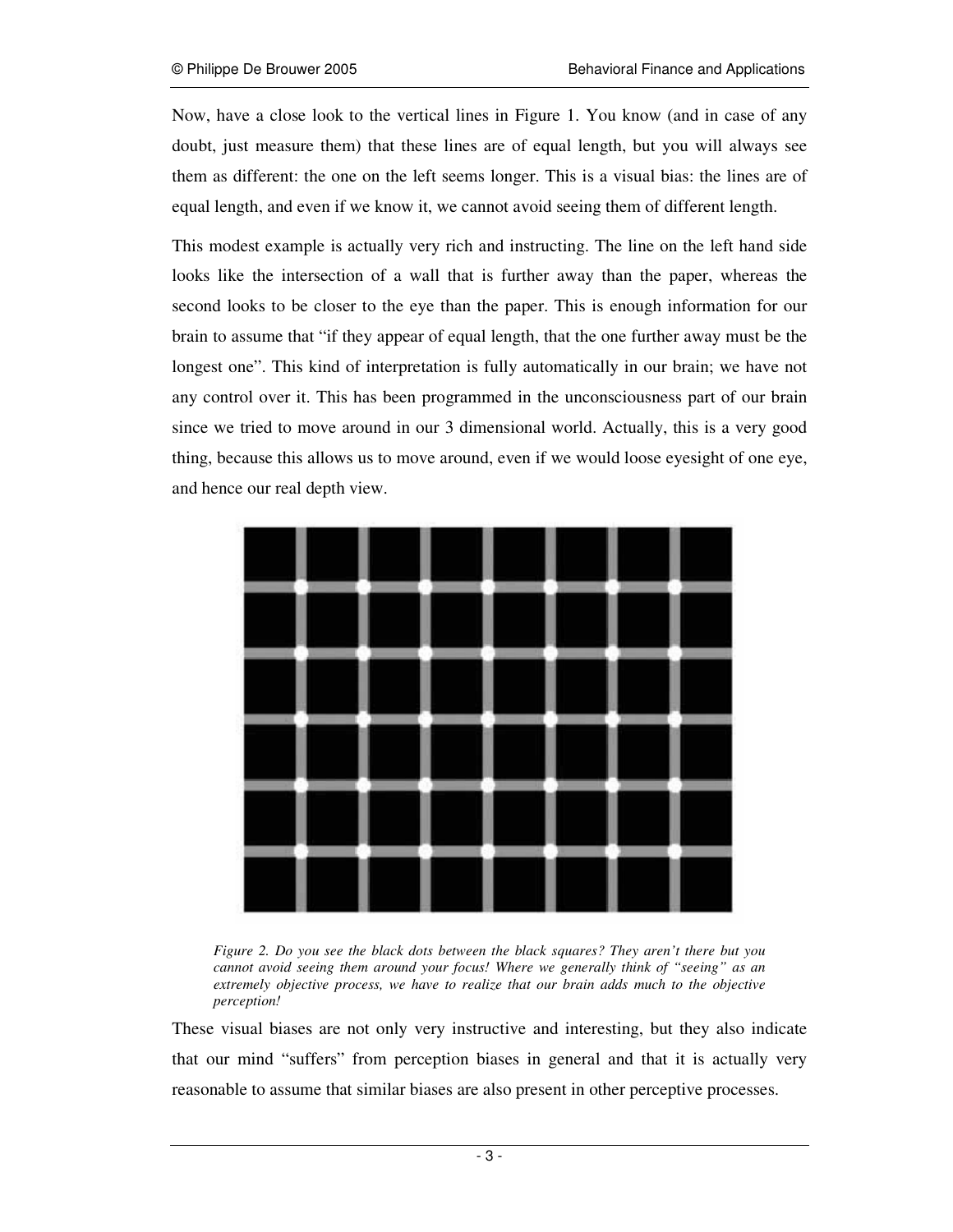Through next chapters, I would like to show you some of these biases that are particularly relevant in decision-making in finance and economy in general. First I present you some questions, and in the next chapter, we will explore cognitive biases in decision processes, that can be understood from these questions.

# *3.1 Some Questions*

Please go through the following list of questions, it is worth to take a pencil and write down your answers. Avoid the use of a calculator or any other aid to answer the questions, it is intuition that we are after.

In the next chapter "3.2 And answers" you will find some interpretation, background and information about empirical research around these questions.

#### 3.1.1 Confidence

Now, consider the following thought experiment. You are in a room with all your colleagues, all have a drivers licence. We will now divide the whole group in 2 subgroups: the 50% best drivers and the 50% worst drivers. Do you think that you will end up in the group of

- (a)  $50\%$  best drivers
- (b)  $50\%$  worst drivers

#### 3.1.2 Logical Deduction and Probabilities

Tossing a coin, which sequence is more likely to appear?

- (a) KKKKKK
- (b) KHHKHK

#### 3.1.3 Hindsight

Thinking about the "dotcom-crash" did you expect this bubble to burst and why?

Can you think of a big mistake that you made? Why did it go wrong? What were the odds that it would go wrong?

#### 3.1.4 Rational feelings about mistakes

Imagine that recently the shares of company X crashed and shares of company Y rallied. Who is the most upset?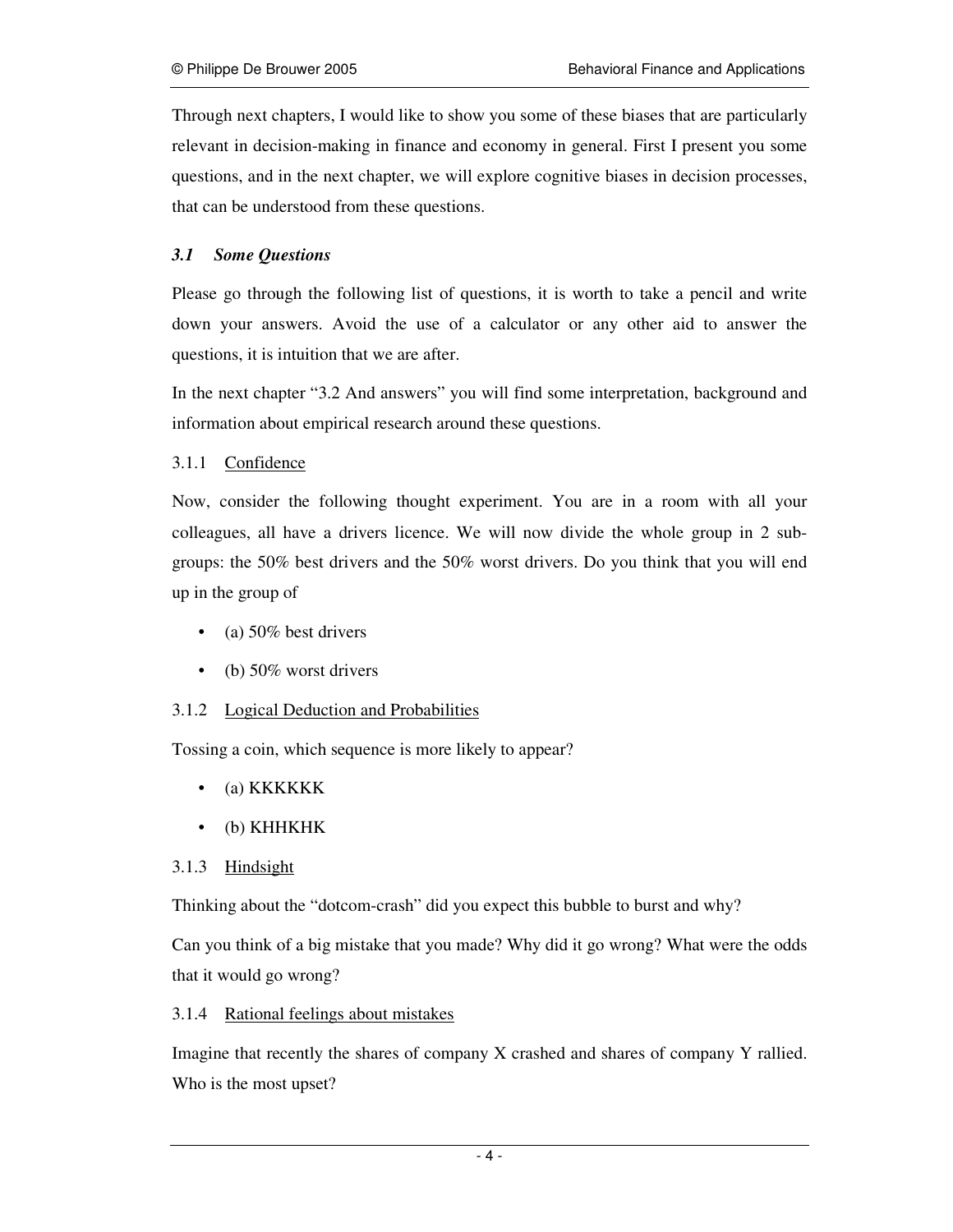- (a) Paul owned shares of X, considered to switching to Y, but did not.
- (b) John had shares of Y, and switched to X

# 3.1.5 Rational feelings about close misses

Paul and Frank are both seasoned investors, and both found the investment opportunity of their lives. Paul bets on share  $X$  and Frank on share  $Y$ , they both plan to sell when the stock reaches a certain level, and then they plan both to retire. But it goes wrong, and both ruin their financial wealth. Who will be the most upset?

- Paul's share X, went south immediately since he bought it.
- John's choice went up, and continued to perform till almost the target level was reached, and then it crashed.

# 3.1.6 Rational and independent mind functioning

The index Dow Jones Industrial Average (DJIA) was introduced in 1896, with an initial level of 41. In 2004 (en of May) the index was 10,188.41. Knowing that the average dividend yield of this index is about 3 to 4%, what would be the level of the index with dividends re-invested?

#### 3.1.7 Expected Value

You have the chance to win  $\epsilon$ 10'000. How much do you want to pay to additionally increase your chances?

- (a) from  $0\%$  to  $1\%$  (this can be considered as buying or not buying a lottery ticket)
- (b) from  $48\%$  to  $49\%$  (you have  $48$  of the 100 1%-tickets, how much is it worth to acquire another one?)
- (c) from  $99\%$  to  $100\%$  (how much would you pay to be absolutely sure to win)

# 3.1.8 Rational Selection of games with uncertain outcome

Here we present two different situations: in the first game (A), you can only win; and in the second (B), you can only loose.

[A] Imagine that you won  $\epsilon$ 20'000, an now get the opportunity to choose between

- (a) 100% chance to get  $\text{\textsterling}5'000$
- (b) 50% chance to win  $\epsilon$ 10'000 and 50% chance to win nothing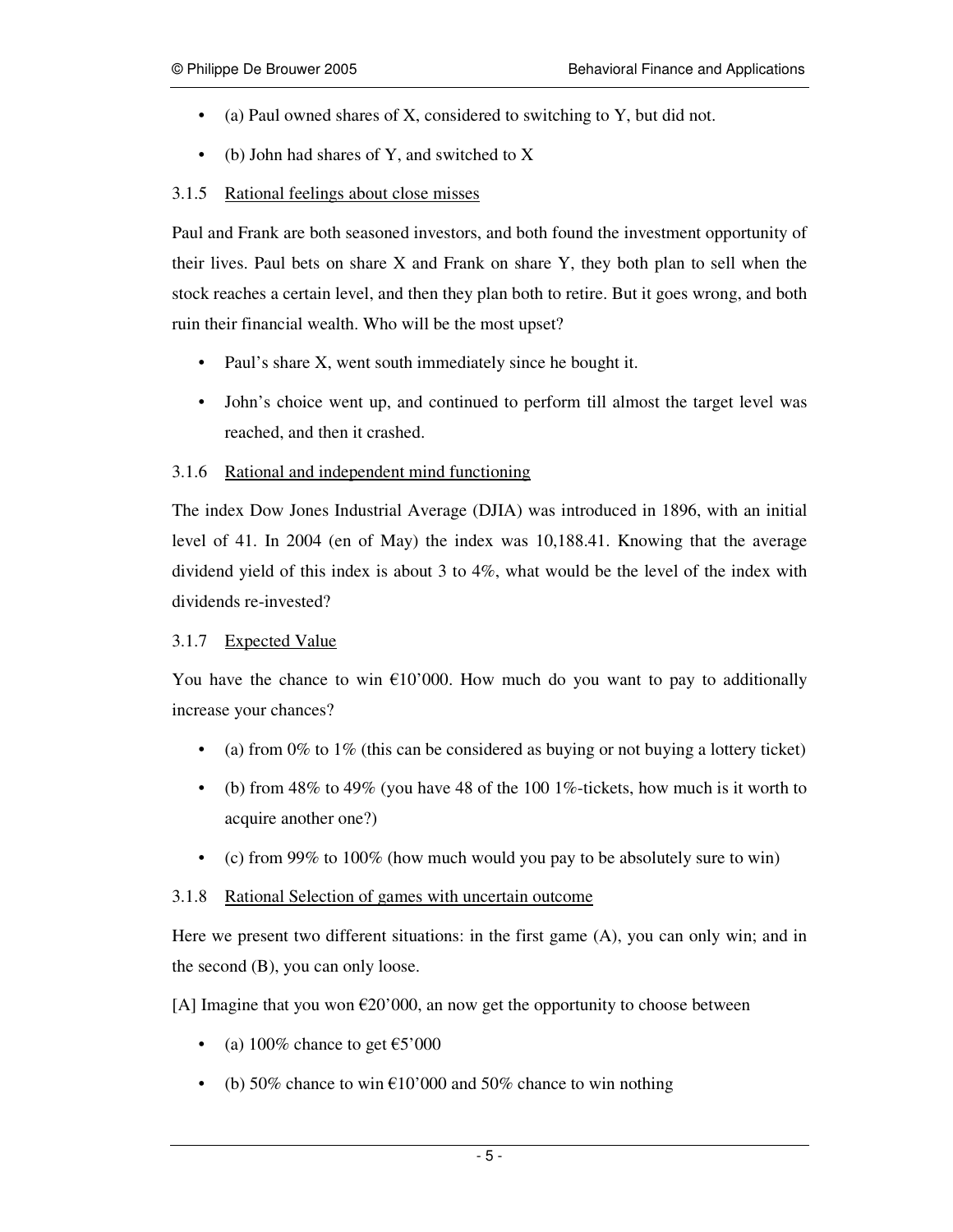[B] Imagine that you won  $\epsilon$ 30'000, an now get the opportunity to choose between

- (a)  $100\%$  chance to loose  $\text{\textsterling}5'000$
- (b) 50% chance to <u>loose</u>  $\epsilon$ 10'000 and 50% chance to loose nothing

#### 3.1.9 Problem solving abilities

Consider that you get are participating in a game that consists out to two gambles: A and B, so choose an option in question A and B

- [A] Choose an option.
	- (a) 100% chance to win  $\epsilon$  2'400
	- (b) 25% chance to win  $\epsilon$  10'000 and 75% chance to win nothing
- [B] Choose an option.
	- (a) 100% chance to loose  $\epsilon$  7'500
	- (b) 25% chance to <u>loose</u>  $\epsilon$  10'000 and 75% chance to loose nothing

#### 3.1.10 Rational Choices

What do you prefer?

- (a) Junk bond
- (b) High Yield bond

#### 3.1.11 Free Choice

Imaging that you are on holidays, and you're strolling along the cay. You're getting very hungry and you see only two restaurants next to each other. Which restaurant would you choose?

- (a) Restaurant A (which is empty; so you would be the very first guest)
- (b) Restaurant B (which is more than half full of guests, visibly enjoying their dinner)

#### 3.1.12 Rational interpretation of news and evidence

It is logically to expect that P/E ratios predict the future evolution of the stock exchange, since for example low prices and high earnings will cause the price of a stock to increase. Markets were bullish in the 1990-ies (forecasted by low P/E ratios), and bearish in the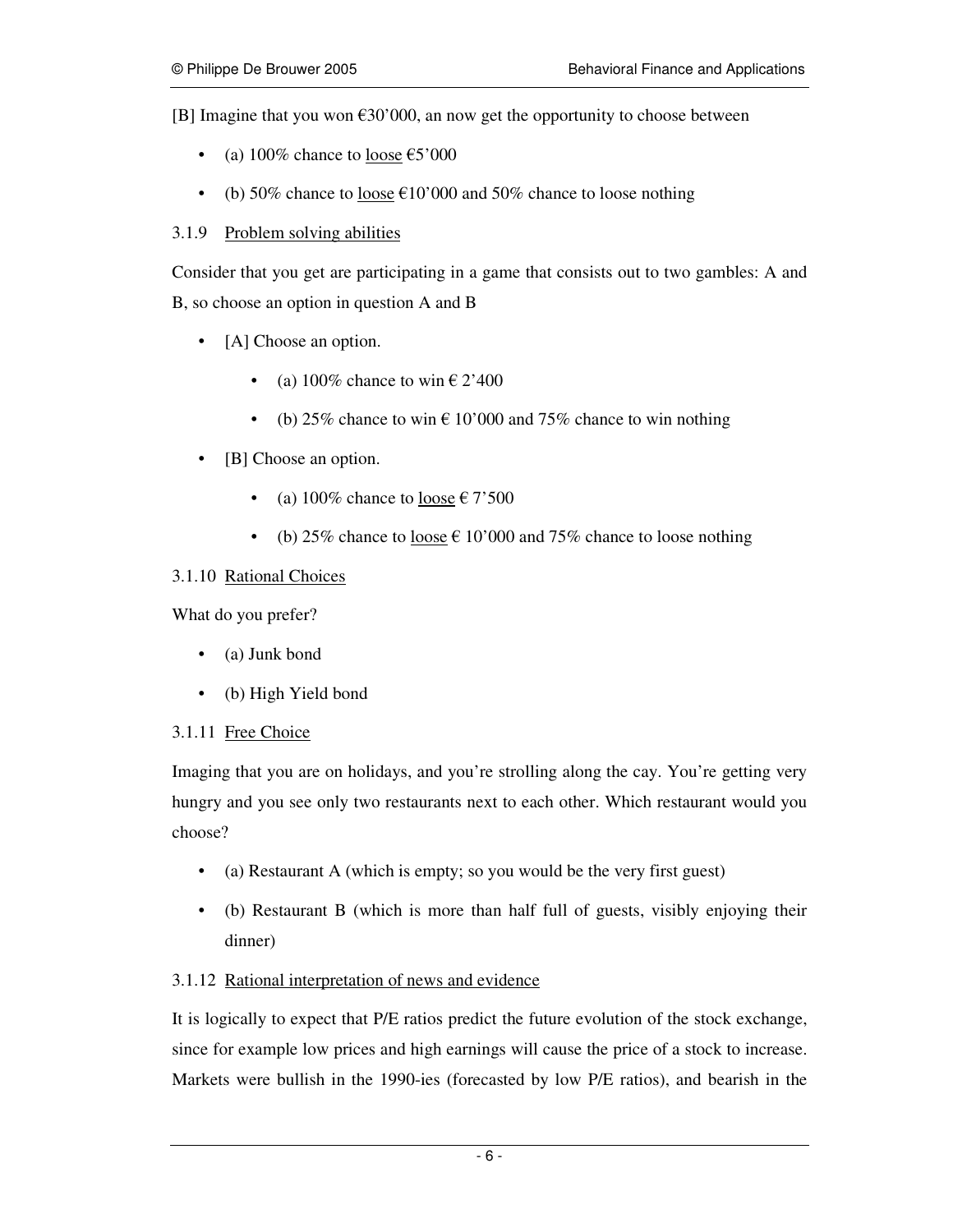2000s (also correctly forecasted by the extreme high P/E ratios resulting from the bull-run in the previous period. So, is all this …

- (a) valuable information, to trust P/E as a forecasting parameter, or
- (b) useless information, and P/E is not to be trusted.

#### 3.1.13 Unbiased perception of reality

More than half of the investment funds have a better performance than their benchmark (the passive index such as DJIA for example):

- (a) True
- (b) False
- (c)  $50\%$  of funds outperform their benchmark, and  $50\%$  underperform their benchmark.

# *3.2 And answers*

Describing these behavioral biases is not straightforward, our mind is limited, but our language is even more limited. Our language is not really adapted to discuss issues related to the subconscious, and you will notice that there are generally deeper concepts that are hard to grasp, but that will show in different ways and we only catch these appearances. Much like an iceberg that would have different smaller parts sticking out of the sea when it flips over, but the main part remains hidden for our eyes.

#### 3.2.1 Overconfidence

Well, think honestly about this question, and probably you will come up with the idea that you end up among the 50% best. This is a normal reaction, in fact something like 90% to 98% of the people believe to end up among the 50% best!

This is called overconfidence, lots of scientific experiments show that humans are always overconfident in their own skills and abilities to make decisions. In fact it is even so that when we say "to be absolutely sure" that there are not  $0\%$  of errors but up to  $15\%$  or  $20\%$ . The impression of being "absolutely sure" seems to be a shortcoming of the mind, since there are so few things about which we, from our limited position, could ever be "absolutely sure". However, this has proven to be the mindset that was the most adapted not only for survival, but also to provide the highest level of offspring. It has been an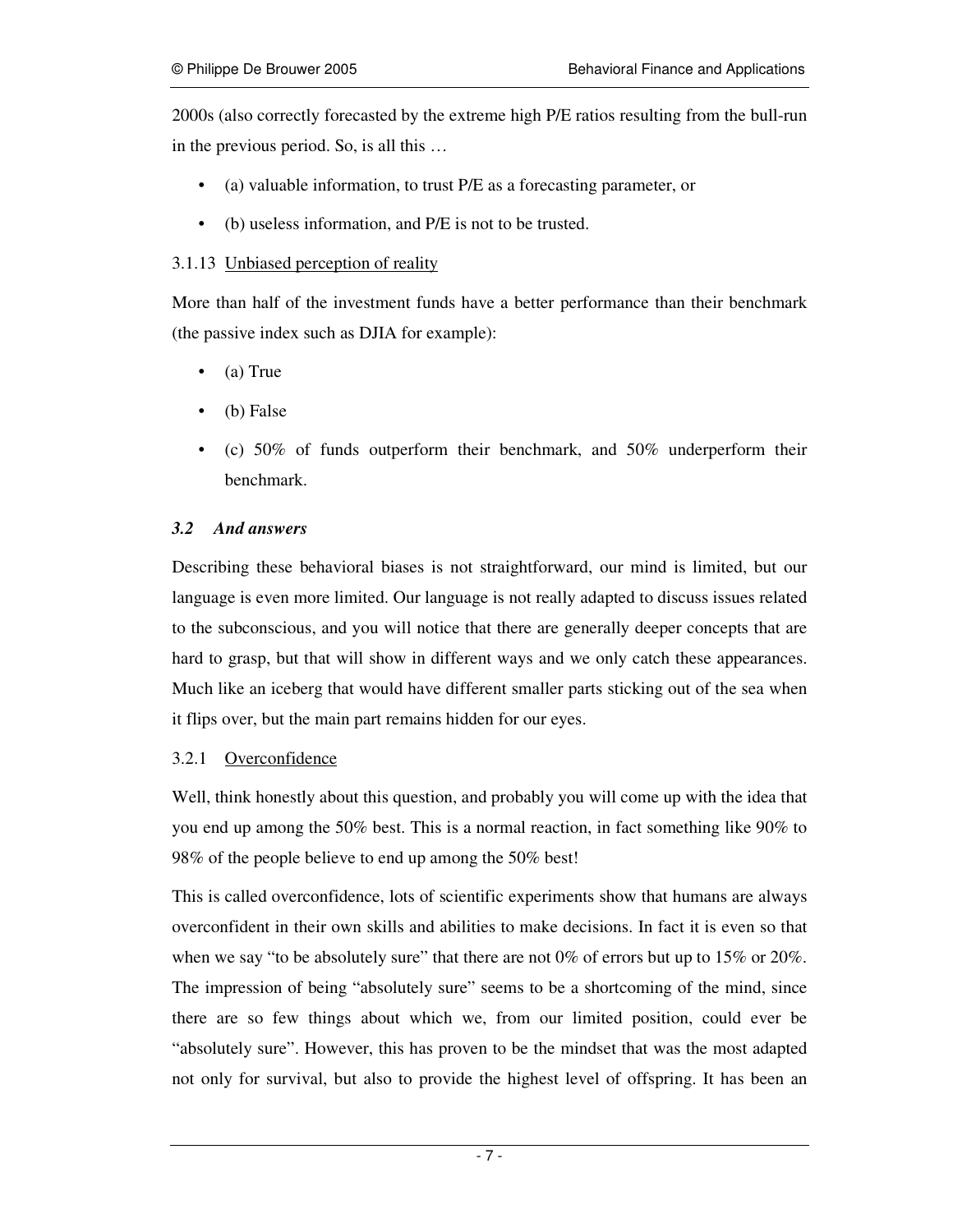essential aspect in development of science, war, creation of nations, using new techniques, etc.

#### 3.2.2 Hot Hand Fallacy / confirmation bias

Unless you have a strong statistical background, you will probably have answered that the sequence B was the most probable to appear. Indeed, when looking at both series, it seems that the first is "designed by a higher logic" and that the second is pure random.

However both have the same probability to appear, the probability for each series is

$$
P[KKKKKK] = P[KHHKHK] = \left(\frac{1}{2}\right)^6 = \frac{1}{32} = 0.03125
$$

Actually, when we would do the experiment, throw up six times a coin, and series B would appear, we would consider it as "normal". Whereas, if series A would appear, we would be utterly surprised and classify it as a miracle.

This is another basic bias that allowed mankind to understand something of his environment. Without this bias, we would have no "surprise" when we see a pattern appear, we would draw any conclusion, and we would never have had any scientific progress.

This bias together with our disposition to "believe in higher steering power" is a unique combination that allowed us to make scientific progress. We saw patterns, and tried to understand things: we saw every day the sun come up and we put the earth in the centre of the universe, and the reason was God. So we create for our mind a small set of problems, that can be solved, and hence isolate a set of problems that we can solve. All the problems with our theory can be disregarded since there is God. (further interpretation: see 3.2.9).

Once we are convinced of something, then we see confirmation of it all around. This bias is called confirmation bias, because we are fooled by confirmative information (but forget to look for disconfirming feedback). This was first studied among basketball players; they were (and probably still are) convinced that they had good days and bad days. When they had a good day they spoke of a "hot hand", and nothing went wrong, and when they had a bad day they could not play well because they had a "cold hand". Statistical research showed that these were just normal deviations from the mean and that all series could be explained as totally random data series from a Gausian distribution. So, nothing like a hot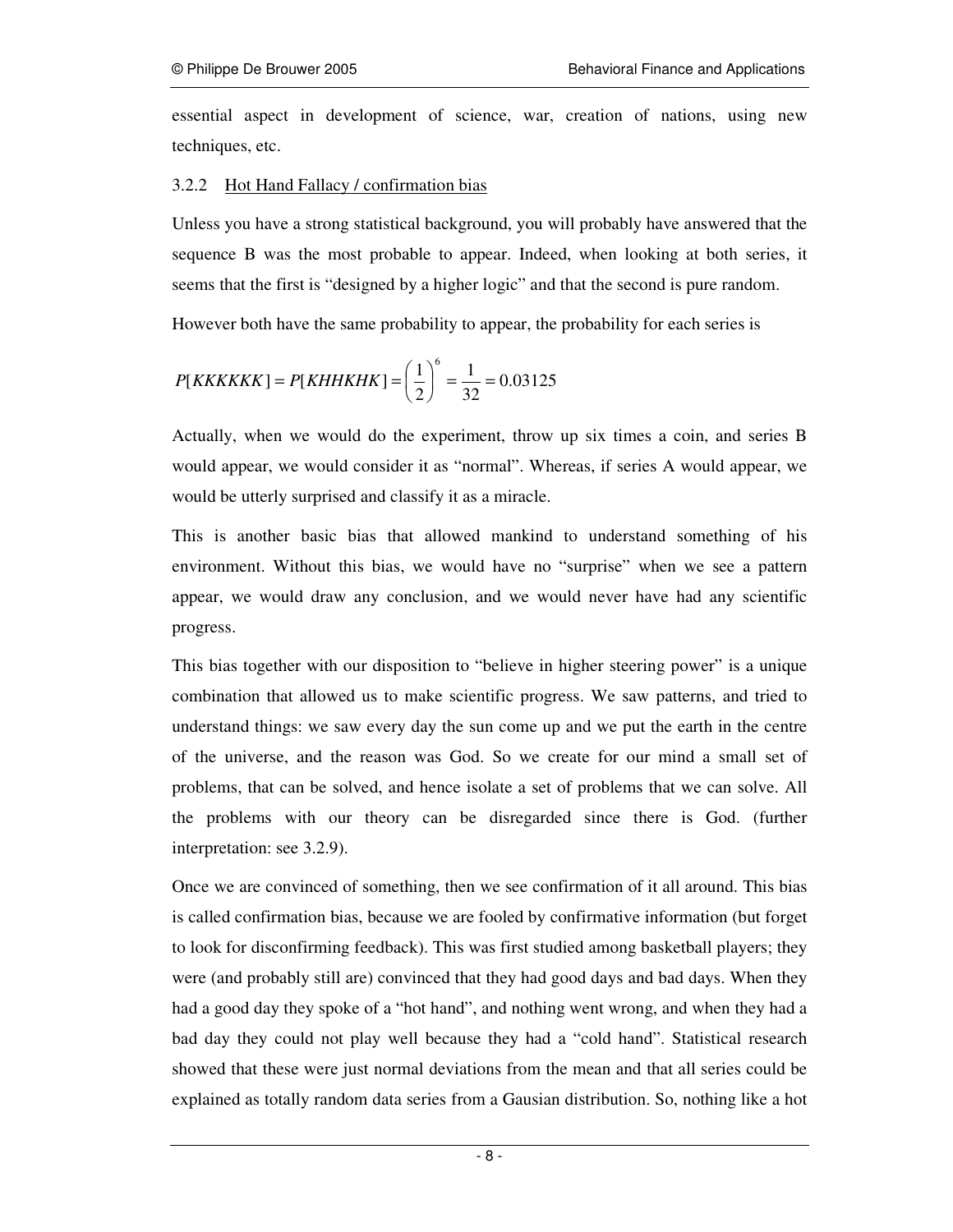hand existed, but in players' and coaches' minds they do exist and they see every day confirming evidence.

#### 3.2.3 Hindsight

Probably, you will have answered that you saw the crash coming, and you will have loads of arguments ready to explain why it was a bubble and why it had to burst. This is indeed a very general feeling, after the course of actions we are always very convinced that what happened had to happen. Experiments have shown that even if we make a decision and believe that this is the right one (for example buy the shares of the dot-com-companies); after failure we will say "it had to happen, I should have it seem coming", and suddenly we see all the arguments why it went wrong and we forget the arguments why we made our initial decisions.

#### 3.2.4 Hindsight and perceptive difference between actions and non-actions

For a perfectly rational investor, there would be no difference. The result is exactly the same for both A and B. But for us, there is a difference, a very subtle one, but one that makes significant difference. John, who decided to switch to X shares will be more upset; for the simple reason that he will have to deal with the feeling "why have I done this, since it was so obvious that this would happen. All signs were there that the market value of X would crash, and I even had Y!"

As you can see, strengthened by the hindsight effect, he will more regret his action. The problem for Paul is of a lesser kind. He only has to cope with the issue that he had X shares and then it went south. For most humans this is a smaller problem to deal with, resulting in lesser regret. Experiments have shown that when people are asked to mention the one action or omission of action that they regret the most, that 80% of the respondents reports an action (regret of commission). So, only 20% reports that they feel the deepest regret from an omission of action.

Only to avoid such regret people will for example always use the same numbers in lotteries. This means that in order to avoid regret of commission, we will adapt our choices in such a way that when it turns out wrong, we will minimise regret. Generally this is choosing regret of omission rather than regret of commission, and hence doing nothing (or not changing anything).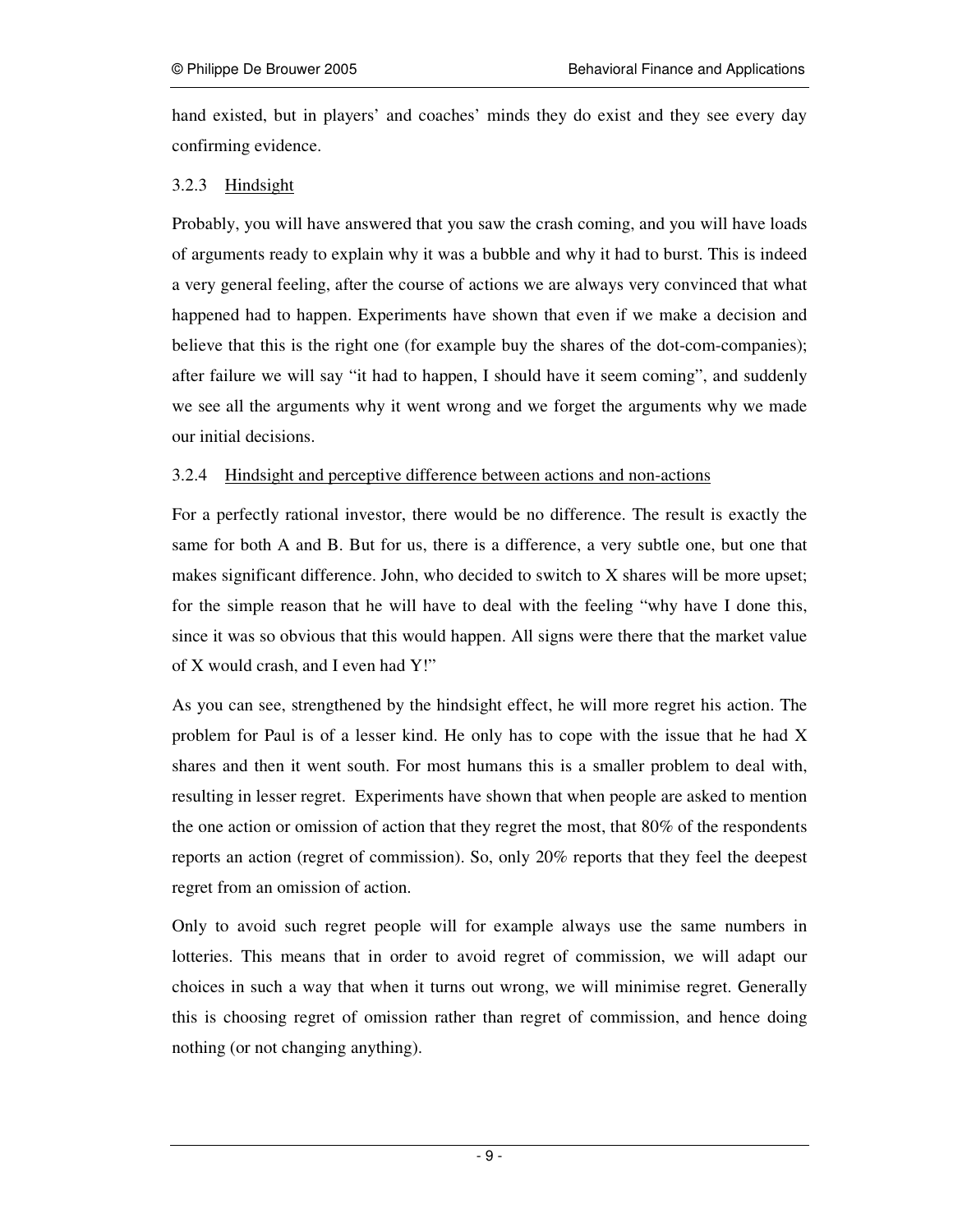#### 3.2.5 Hindsight and close misses

Similar to the previous question, we know that there is no difference for the rational person, since both are ruined. But we feel that John will be much more upset. What a close miss! If he only had sold half of it before the top then he would still be rich, if he only would have been slightly less ambitious and put himself a lower target, etc.

Lots of additional considerations increase the pain of the failure, especially because with hindsight John knows very well why it went wrong. A close miss is much harder to cope with than a total and clear failure.

This is probably the reason for "dollar cost averaging", i.e. not investing a big amount at once, but investing it in different steps, according to a pre-set scheme. Rationally, it is sub-optimal behaviour<sup>1</sup>, however it is able to minimize regret when it goes wrong.

#### 3.2.6 Anchoring

-

The correct answer is 858'671. Chances that you answered a much lower number are high. This is because of the information given in the question about the index without dividends sets an anchor in our mind. We try to use this anchor to make an estimate. This heuristic will give us a good indication given that:

- the dynamics are linear, and
- the anchor is relevant.

In this example the anchor has some relevance, but the dynamics are exponential, and our mind is not well equipped to cope with this.

However experiments have shown that also totally irrelevant information is used as anchor. There seems to be an urging need for our mind to find an anchor if we have to think about magnitudes that are new or unknown. More deeply this bias helps us to gain some confidence in new environments, helps us to build new knowledge on already acquired knowledge. Without this predisposition, it would be very hard to build up any scientific progress.

 $1$  The inferiority of dollar cost averaging was much studied for example by Weston (1949), Constantinides (1979) or Rozeff (1994).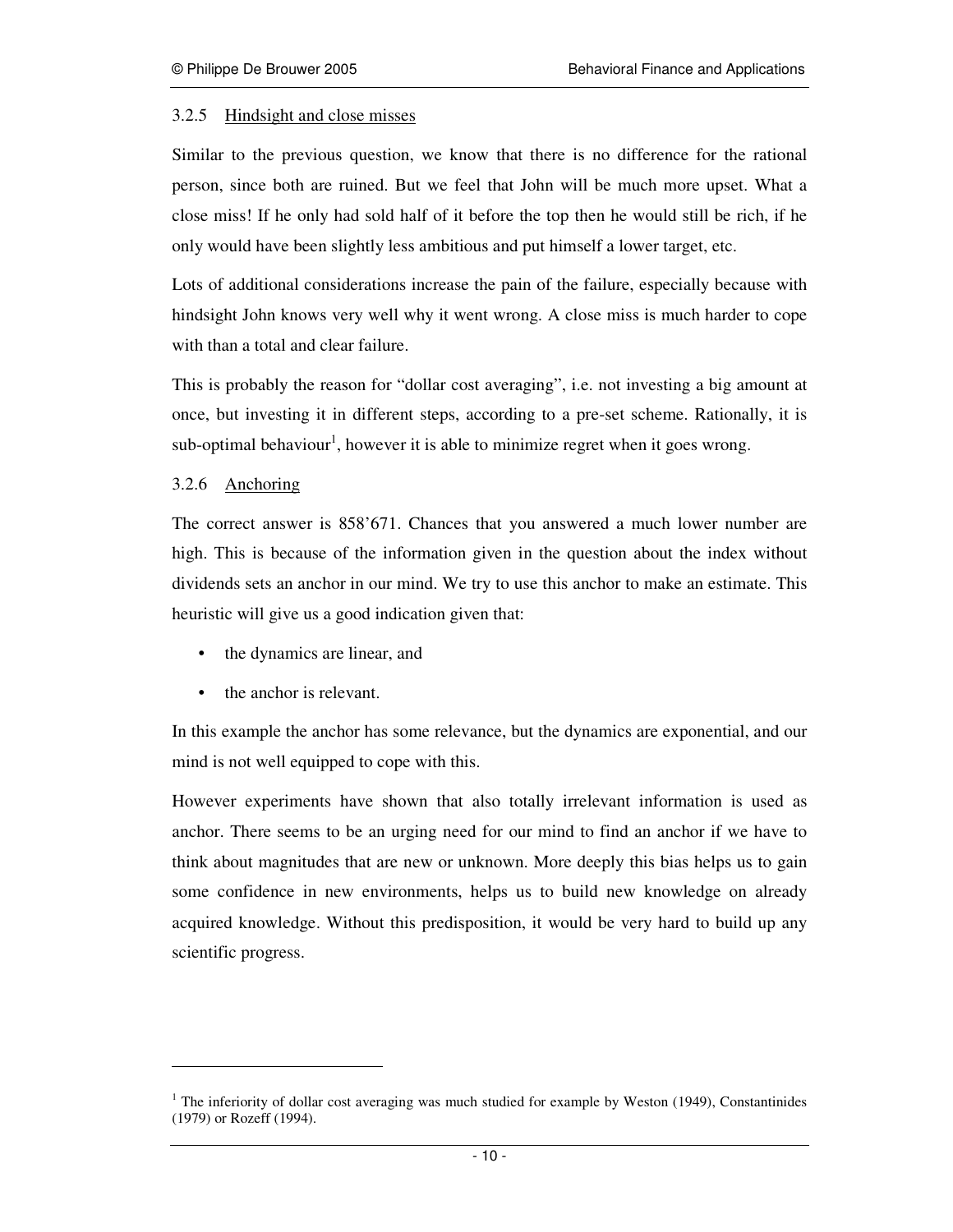#### 3.2.7 Non-Linear appreciation of probabilities

Chances are that you want to pay more than one percent to get the 1% lottery ticket, this is the very basis of any lottery. You pay a small amount, and you can be almost sure to loose it, but there is that one small chance to win the jackpot! Millions of people buy on regular basis lottery tickets.

The second issue, increasing chances from 48 to 49% will not activate any special trigger in our mind. Chances are that you are willing to pay from zero to one percent (the latter corresponding to the expected value).

But, if we can be absolutely sure … well, that is worth a lot! The increase from 99% to 100% is really worth paying for.

All these considerations seem logical to us, however they can never be fully rational. Since all three options involved are a 1% increase in probabilities. However from a functional point of view this bias does not seem to be useless. Paying a small effort but possibly getting a big reward is worth trying (would we ever have gone hunting otherwise?). On the other hand of the spectrum (you possess 99% of all lottery tickets already), it is worth to pay maximal to be completely sure, because there is a lot at steak (since you paid much in order to acquire the 99 first tickets). If another tribe would attack then you would even risk your own life in order to protect wives and offspring, probably the right evolutionary reflex.

#### 3.2.8 Loss Aversion

Most people will choose the safe option when gains are involved, and go for the gamble when losses are involved (60%). This means that we are basically loss averse. If we would draw a utility function, then it would be going down steeper when losses are involved than on the upside.

However, if we look carefully both options are exactly the same! Both boil down to:

- (a) 100% chance to win  $\epsilon$ 25'000
- (b) 50% chance to win  $\epsilon$ 10'000 and 50% chance to win  $\epsilon$ 30'000.

It seems normal and healthy that most people have chosen the save bet when gains were involved and go for the gamble when losses are involved, but what is really stunning is the fact that both were the same. So, the way the question was posed, determined the answer. In other words, the frame used to approach the problem determined the answer.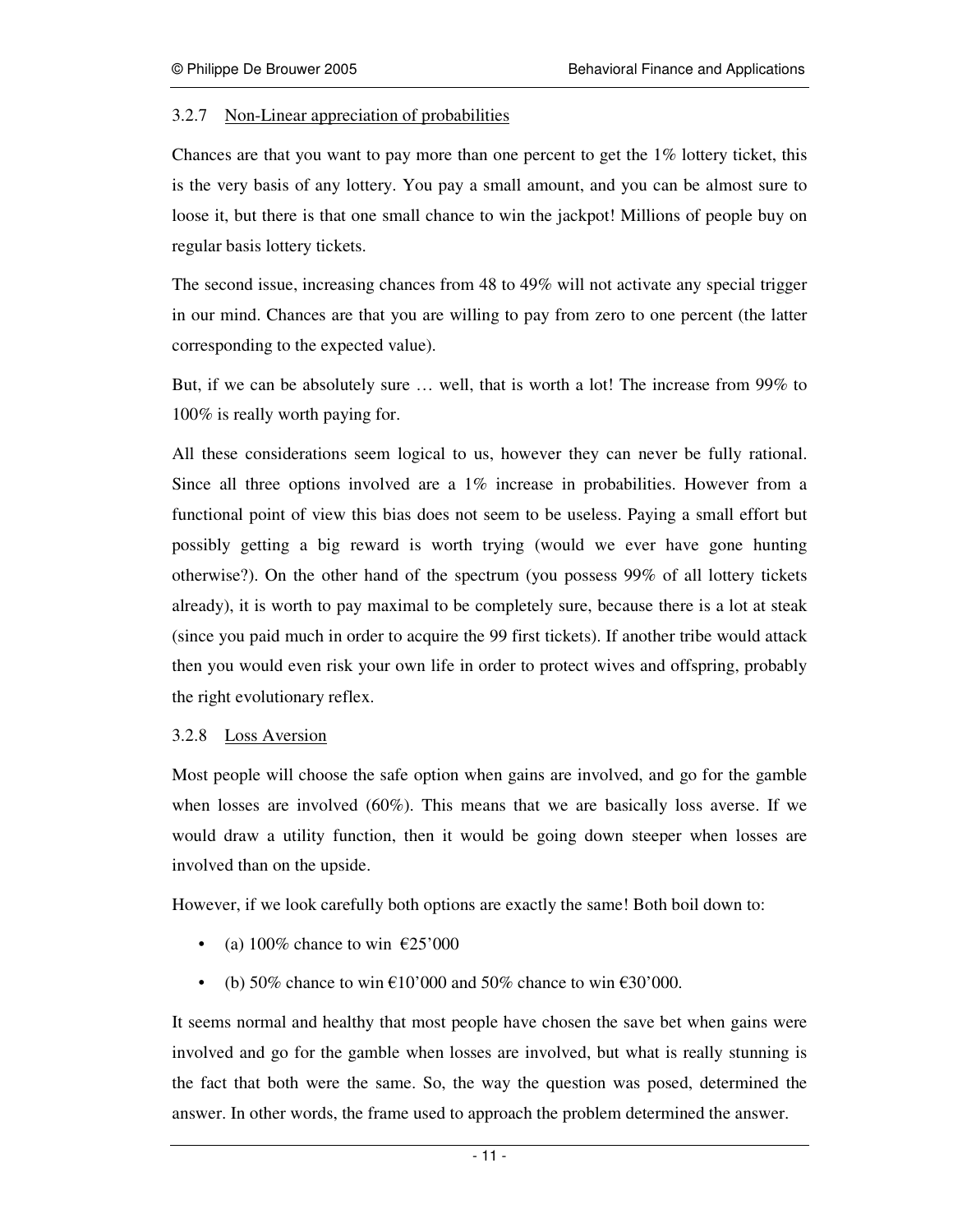These results show us also that people valuate changes and not states; people care about return and not about wealth. A rational investor would only care about his "total wealth", but the behavioral investor disregards wealth and focuses on return. This is a much smaller concept (a much "narrower frame"), and not what you would expect from a rational person. Another interesting example is the much-studied preference for dividends and coupons.

This bias is probably the right one if you realize that our mind never had enough information to make a good estimation of probabilities, and on top of that is very bad in interpreting them. So, better be careful, and avoid any losses, protect what you already have instead of risking in order winning much. A very clear example is a hunting party, imagine you managed to kill a bird and this will provide your tribe with the small amount of much needed nutrition elements, and now you see a tiger. What do to? Take your second arrow and shoot him, or run as fast as you can?

#### 3.2.9 Framing and Mental Accounting

The following example is even more stunning. What would you choose?

- (a) 25% chance to win  $\epsilon$  2'400 and 75% chance to <u>loose</u>  $\epsilon$  7'600
- (b) 25% chance to win  $\epsilon$  2'500 and 75% chance to loose  $\epsilon$  7'500

This is easy: (b) is clearly the better option. However, going back to the question in 3.1.9, we realize that due to loss aversion most people ended up in choosing (a).

Framing refers to the fact that we tend to use a narrow focus when solving problems. We solve problems one by one, without overseeing the overall picture.

People attach too much value to the buying price, and therefore focus on loss or gain, and not on total wealth (which is a wider frame). Therefore people are not volatility averse at all but are loss-averse.

It also means that we also overlook covaricances/interdependence because we solve problems one by one. This leads to mental accounting. We don't consider all our assets when making investment decisions; we have a mental account for a home, retirement savings, scholarship savings, a shot at richness, etc. This is described by behavioural portfolio theory (see 4.2.1).

Framing seems to be a heuristic of our mind that makes our problems solving skills suboptimal; however we should realize that generally the only way to understand nature and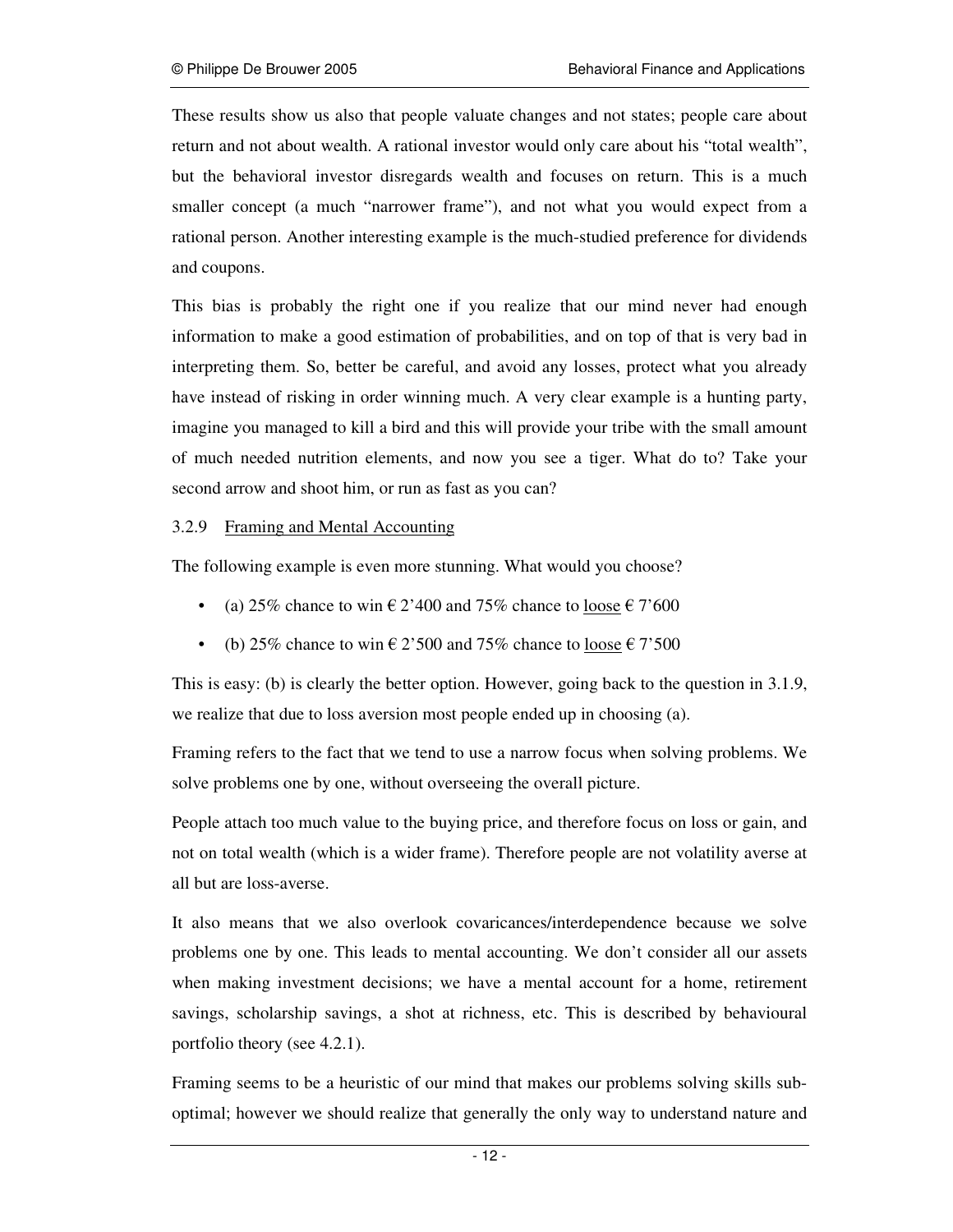to build up complex mechanisms is to break down the problem to elements that are easy to understand. This is a bias that was essential in developing science.

Without this disposition we would have to wait till we have a good theory that includes everything. This could be General Quantum Dynamics, and indeed we must conclude that all influences all and that there is no way to predict anything. Actually in general quantum dynamics it is not possible to calculate anything more complex than the hydrogen atom (and we have good approximations for the helium atom).

There is at least one school that tried this approach, and did not overlook correlations and look at the big picture. Lao-Tse (604-531 BCE) introduced Taoism, and the central idea in this philosophical school is that everything influences everything and forms one cosmic unity. Therefore it dos not make much sense to try to understand parts of this cosmic unity. This philosophy blocked scientific progress for more than thousand years<sup>2</sup>, and the society that had everything to conquer the world stalled. This society that had a thousand years technological advance just waited till other civilisations came to pick up their compasses and not to continue to orient houses for a good feng sui, but for ships; till the same western civilisation came to copy the formula of gunpowder and not to use it only for flares during ceremonies, but to use it in firearms. And the rest is history.

#### 3.2.10 Labeling

-

Unless you know that both refer to the same type of issuers, there would be a definite preference for high yield bonds over junk bonds. Bonds with low rating but high interest were of no interest, and they were called "junk bonds"; till they were marketed as "high yield bonds", resulting in widespread ownership of those bonds. Even special high yield bond investment funds were created, and they all wore that name, none is called "Junk bond fund".

For the rational investor the name of an instrument cannot be important. However, we are all fooled by the appearance of things. From our first impression when meeting someone, to packaging of commodities in the supermarket the appearance of things plays a major role.

<sup>&</sup>lt;sup>2</sup> Indeed Taoism (introduced by Lao-Tse (604-531 BCE)) is the opposite of what we call here framing, and therefore it made all scientific progress impossible. However, it must be stated that Confusius (551-479 BCE) added to this the strong conviction that that in an honest society everyone and everything has his place, and that your only ambition should be to excel in your role. This philosophy added to the rigidity of the system and the thinking, no-one would ever think out-of-the-box!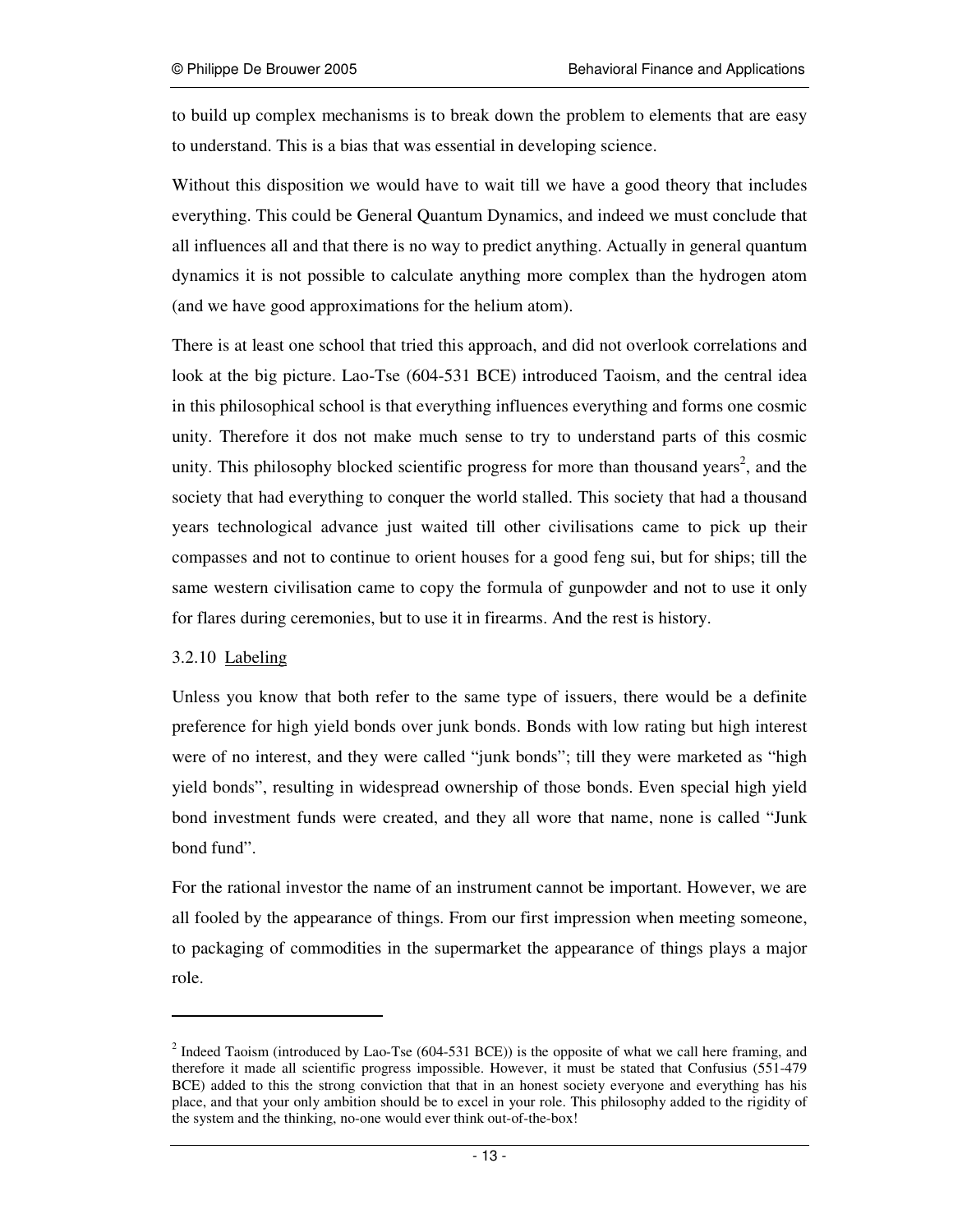#### 3.2.11 Herding behaviour

-

Well, most people would choose the restaurant that has already some clients. The reasoning is that "if so many people chose this restaurant, they cannot all be wrong". As many animals, our natural tendency is to follow the herd, or more general be a trendfollower rather than having an own vision. But looking at the dynamics of this reasoning we realize that this heuristic boils down to the choice of the first client, and since he could not use the herding heuristic, his choice was probably random<sup>3</sup>.

Also in financial markets, we will generally invest in stocks that are going up (so stocks that are preferred by other investors). If this is true, then one would be able to see trending patterns: tendency forming on short horizon and mean reverting on the longer horizon. These dynamics were indeed observed and are further described in chapters 4.1

That humans feel comfortable in a herd was yet another essential characteristic to group together in tribes, create some specialisation (the mother of all trade), creating the necessary conditions to allow for progress in all aspects.

# 3.2.12 Over- and under-reaction related to confirming and disconfirming evidence / confirmation bias

Meir Statman (2000) showed clearly that P/E has no forecasting power at all. He studied the stock market (of the USA) between 1872 and 1999 and found that bullish and bearish periods were both preceded by an equal number of periods with P/E ratios both higher and lower than their historical average. This means that after a period with low P/E ratios, you have 50% probability to see a period with high returns and 50% probability to see a period with low returns.

Of course we recognize here the hot hand fallacy, but also we must admit that additionally to this, we have the tendency to overlook evidence that disconfirms our believes. Further we are much more perceptive to confirming news or evidence. All this adds of course to the overconfidence bias.

In financial markets, this will lead to underreaction to bad news when a stock is rising (especially in a bullish market), and to overreaction to bad news when a stock is in a bearish period, and vice versa.

<sup>&</sup>lt;sup>3</sup> In these herding dynamics we clearly recognise the basic dynamics of a bifurcation in chaos theory.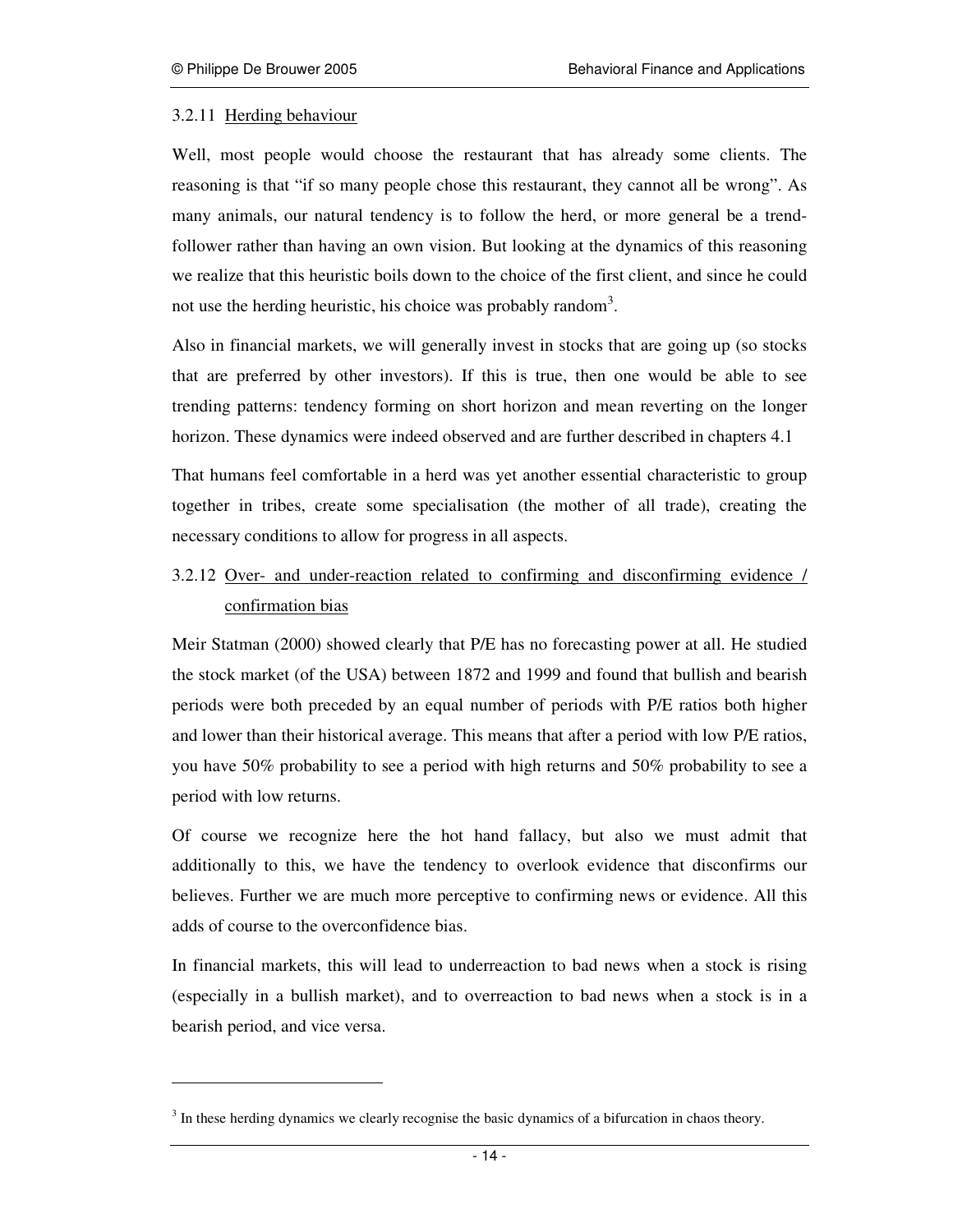For individual investors, it has been proved that they "ride losers too long" and sell winners too early (Hersh Sheffrin et al. 1985). The first is clearly a reflection of this bias.

#### 3.2.13 Availability bias

If you are active in asset management, you know of course that there are actually much more funds that have a worse performance than their benchmark. However generally fund companies advertise their best funds, newspapers publish top 3 (and eventually 3 worst) funds, etc. It is even so that the very bad funds just disappear or are merged into other funds (see for example 4.1.2). Because good funds are much more available in our memory we get the impression that they form the majority.

This bias is called availability bias. Our mind will remember better things that it recognizes, since they are more "available".

#### *3.3 Impact of Cognitive Biases to Our Ability to Select Investments*

In previous chapters, we described some mental biases relative to what one would call "a rational person". We also understand now how these biases were necessary in the evolution of mankind, that without these biases, we would still, despite of our awesome brainpower, live like the average monkey. So, the first hypothesis could be that if these biases helped mankind so much, they cannot harm us much on the stock exchange.

Unfortunately this is wrong. One of the milestone studies investigating the impact of overconfidence is from Barber and Odean (2001). Looking for two distinct groups of population showing different levels of overconfidence, they find and extensively document, that man are (at least what investments concern) more confident. They even provide a test: if this is true, man should trade more than women. And it is true.

Because men are more confident, they will trade more. But unfortunately, it seems that every trade that is executed by the individual investor has a negative expected value. If someone decides to replace stock  $X$  by stock  $Y$ , then we will see that (even without taking trading costs into account) stock Y will underperform stock X a year later. This means that on average we make the wrong decisions, and the less we trade the better our performance will be.

Barber and Odean found indeed that men trade much more than women, and that their performance is much worse. Performance was measured relative to "own benchmark" or the initial composition of the portfolio.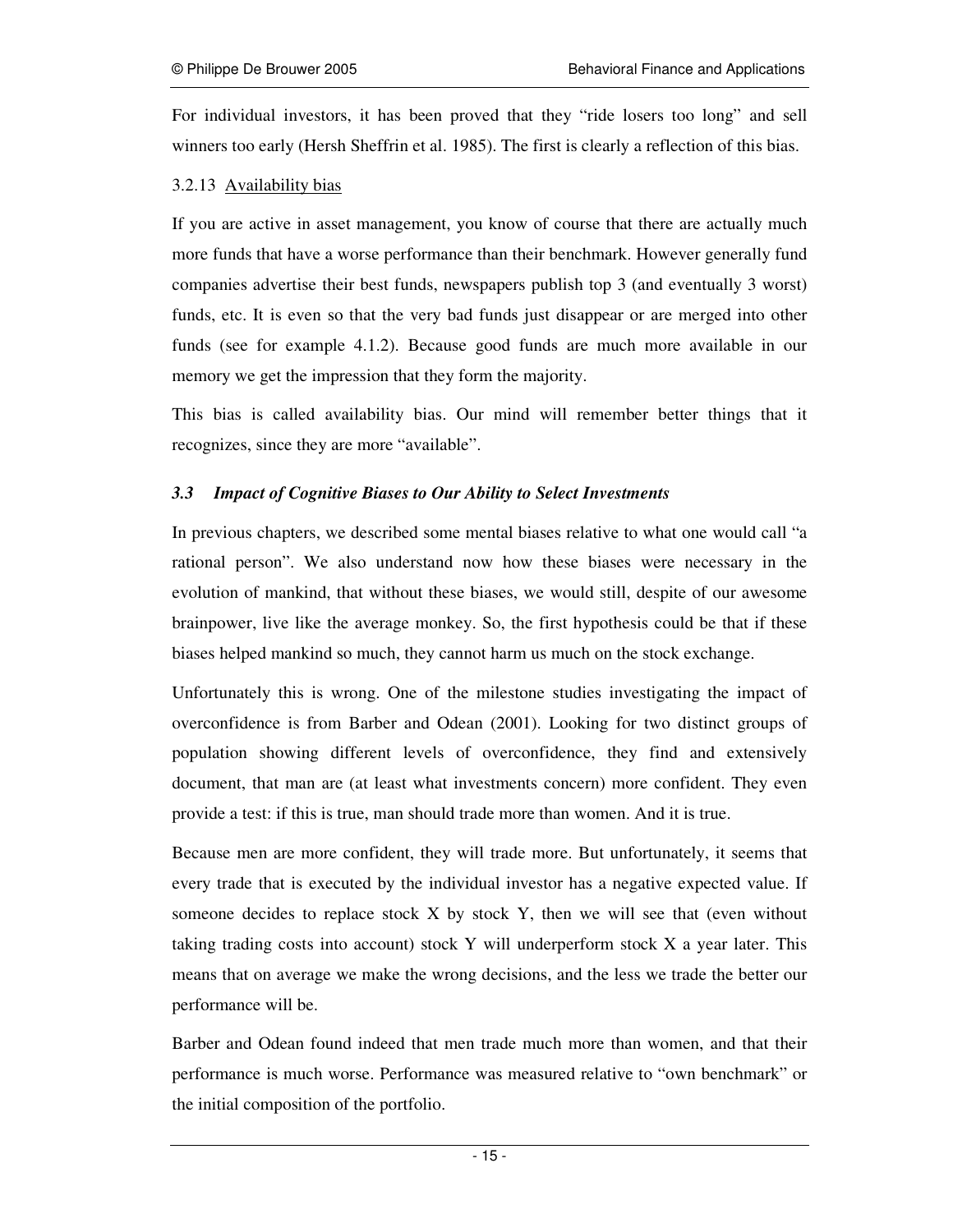-



*Figure 3. Annual Turnover of portfolio and the resulting underperformance relative to the initial composition of the portfolio.* 

Another relevant test would be to calculate the average performance of the average decision for men and women. This is remarkably enough not done by Barber and Odean. But doing so, we see that the percentage of underperformance (disregarding the transaction fees) per percentage turnover is for both man and woman comparable.



*Figure 4. The relative performance for each percent of turnover: if a man increases his turnover by 1% then, he deceases his performance by 2.42% (a woman on average decreases her performance by 2.52%.* 

This finding makes the results even more striking. Even if the average man in this sample is able to make slightly<sup>4</sup> better decisions, he will significantly underperform due to too frequent trading induced by his higher level of overconfidence.

<sup>&</sup>lt;sup>4</sup> The difference is actually very small:  $0.1\%$ , might be significant (error is about  $0.04\%$  - estimated from the paper of Barber and Odean). We should also be careful when making such interpretations since we should compare this to the results of the broker. If the broker is lousy, then it can just mean that women better follow the advice; if the broker gives on average good advice, this would enforce this finding.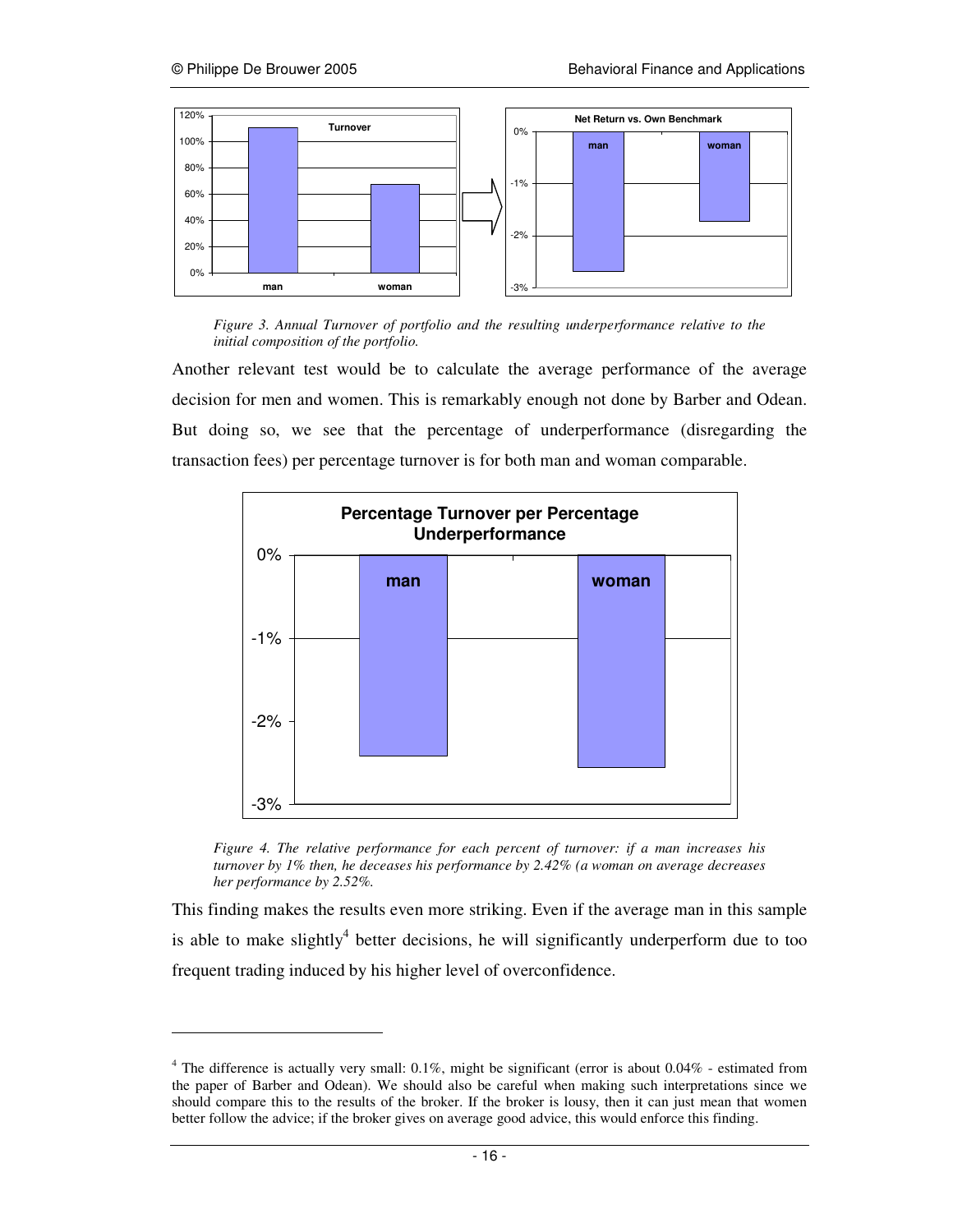With this work, we can consider it as a proven fact that overconfidence is a bias that is not adapted for trading on the stock exchange. For the other biases as discussed above, the situation is less clear.

We could divide them in three groups. The first group, containing those biases that logically leads to sub-optimal decision processes and hence should lead to sup-optimal financial decisions. In this group I would place: hot hand fallacy, anchoring, framing and mental accounting, labeling, non-linear interpretation of news, hindsight (with its subcategories related to actions and non-actions and close misses has for example negative impact since it encourages us to use dollar-cost-averaging).

In the second group we find those biases from which the impact is less clear, such as: non-linear appreciation of probabilities and loss aversion. The herding effect is maybe a class apart since it creates its own market dynamics, as will be discussed in chapter 4.1.

# *3.4 Conclusions*

Well, it might have come as a shock, but we, homo sapiens, are much less rational than we would expect (or like to think). We perceive the reality distorted, our brain adds information and interprets this distorted reality in a biased way, our intelligence is driven by heuristics that deviate strongly from the rational. This makes us to what we are behavioral beings: humans and not rational machines.

It can be expected that when all these behavioral beings meet together in the marketplace (financial markets for example), irrational behavior of the market would result. Also this is supported by numerous scientific researches. We can conclude that financial markets are not rational, and hence not efficient, and that the needs of it actors are not necessarily rational either. We need another approach for decision making, investing, advising, etc.

# **4 Applications on Financial Decisions**

# *4.1 Portfolio Management*

Assuming the behavioural biases from chapter 3, this should lead to patterns in financial markets that are not completely random. Generally speaking, if investors behave like herds, and once (overconfidently) a direction chosen, they will disregard disconfirming evidence and this should lead to a trend in the market. But on the long run these trends (even if initially correct) will pass beyond the real price, and the pattern should revert.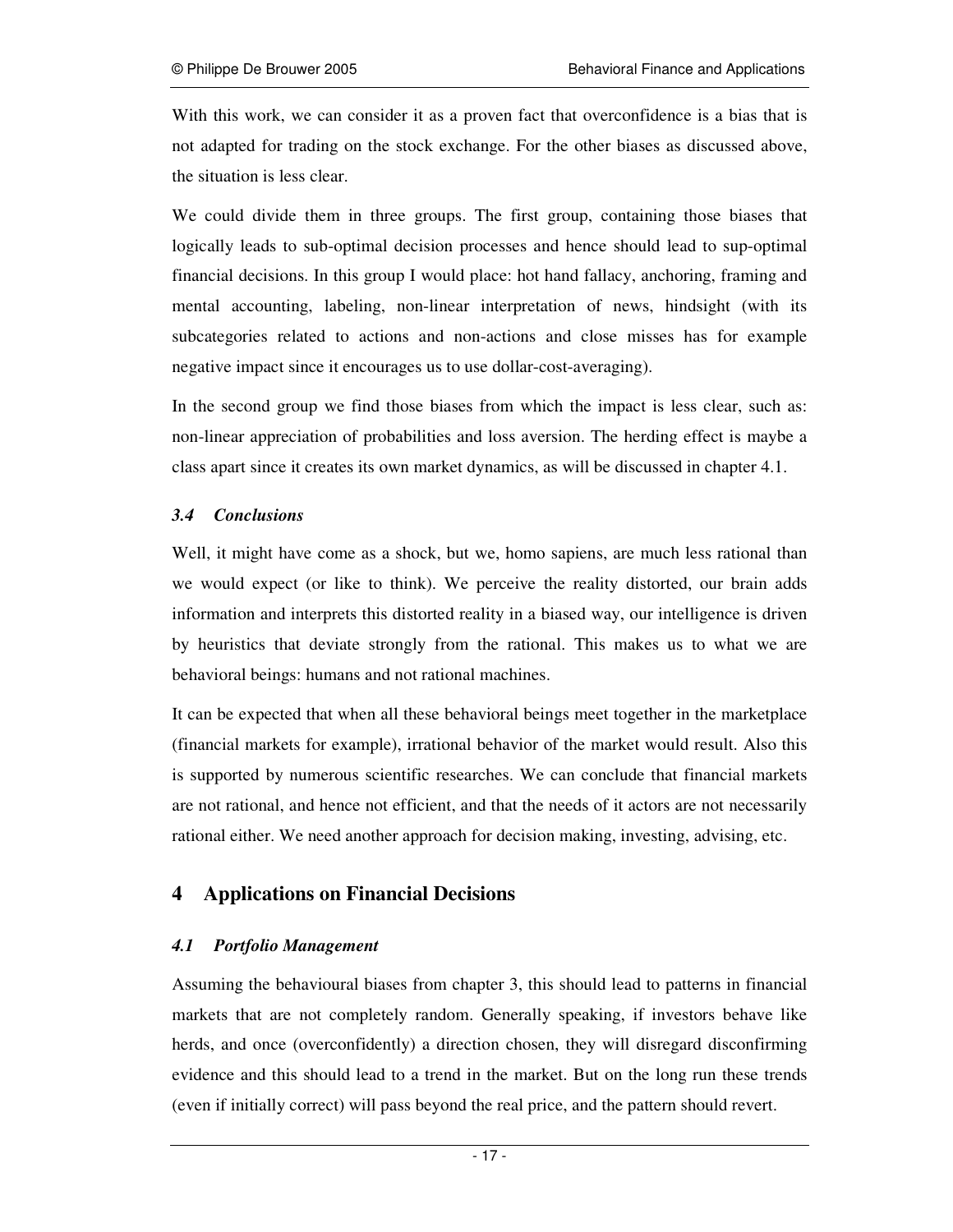So, assuming behavioural investors this should lead to non-efficient markets with trending patterns on the short run and mean reverting patterns on the long run. This is indeed what academic research suggests.

#### 4.1.1 Trading Patterns on Stocks

The first pattern recognized was the mean reverting pattern (De Bondt and Thaler, 1985).



*Figure 5. A scheme representing the mean reverting behaviour of financial markets.* 

The second pattern was discovered by Rouwenhorst (1998). He found the causal element of the mean reverting pattern: the trend.



*Figure 6. Rouwenhorst (1998) found that if a stock increases during 3 to 4 quarters, that it has a higher probability to continue to increase the next half year.*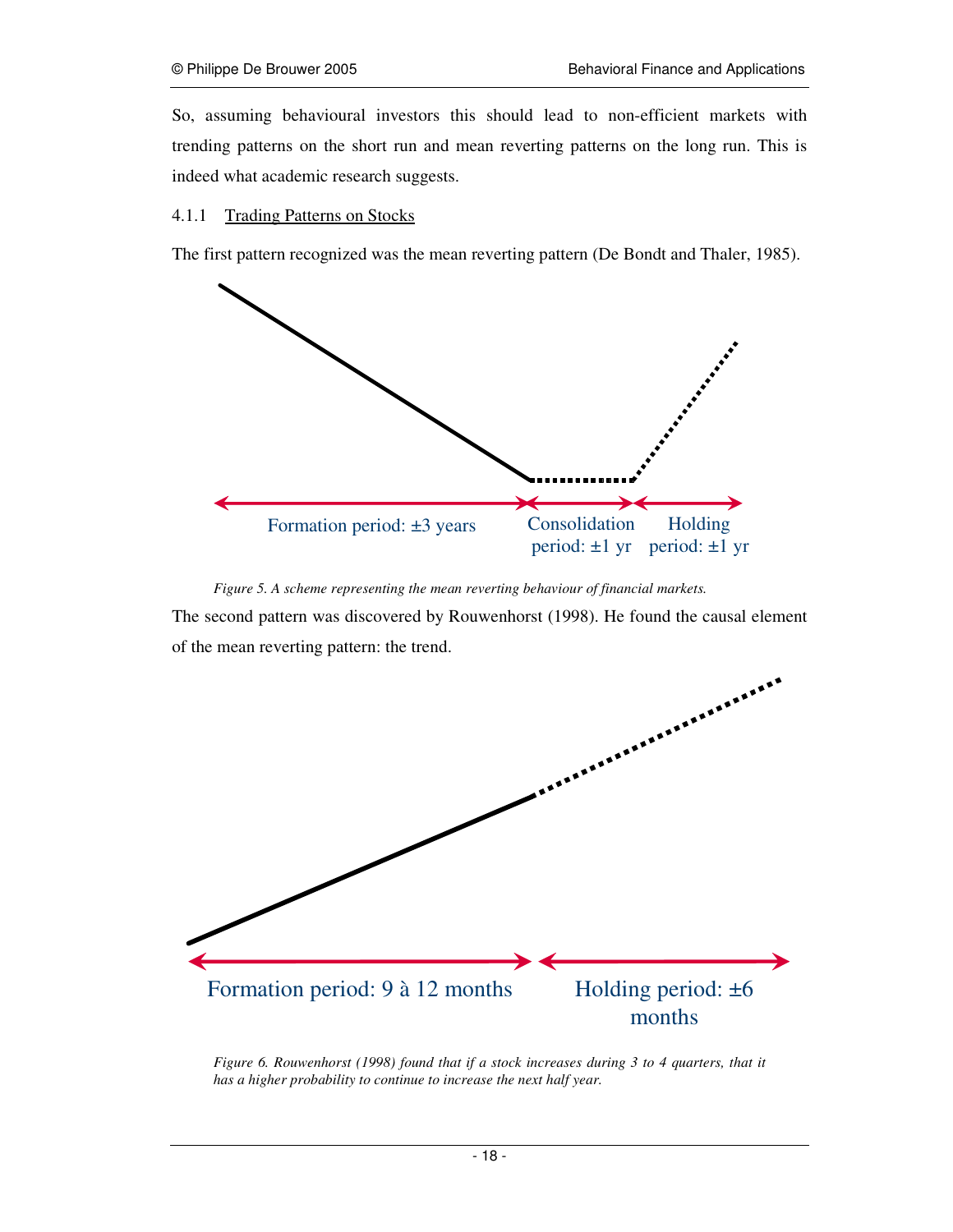Different studies revealed similar results on historical financial data. Even some academic attempts on constructing portfolios out of such trends or reverting patterns were successful.

# 4.1.2 Portfolio Construction

-

This academic research has lead to the conviction that it should be possible to beat the markets by exploiting the cognitive biases in human nature. Some research even suggested to the possibility to build portfolios that would systematically beat the markets, by using some simple heuristics.

Cumulative Average Residuals for Winner and Loser Portfolios of 35 Stocks (1-60 months into the test period) Cumulative abnormal returns for two portfolios, one consisting of past losers and the other consisting of past winners. Past losers subsequently outperform, while past winners subsequently underperform.



*Figure 7. A fragment from the book of Hersh Sheffrin (p. 35) displaying the effect of selecting a portfolio of losers (stocks that underperformed) and winners (stocks that performed better than average).* 

This research for example inspired ABN to set up a "Behavioural Finance Fund". The investment process was based on the postulation that return could be explained as the sum of market return and excess return<sup>5</sup>; and that the excess return is composed of the

<sup>&</sup>lt;sup>5</sup> I would be very careful with using such postulation. This is of course true, but the causal logic is not always clear. It can be that the performance of individual stocks is driven by the market, but in some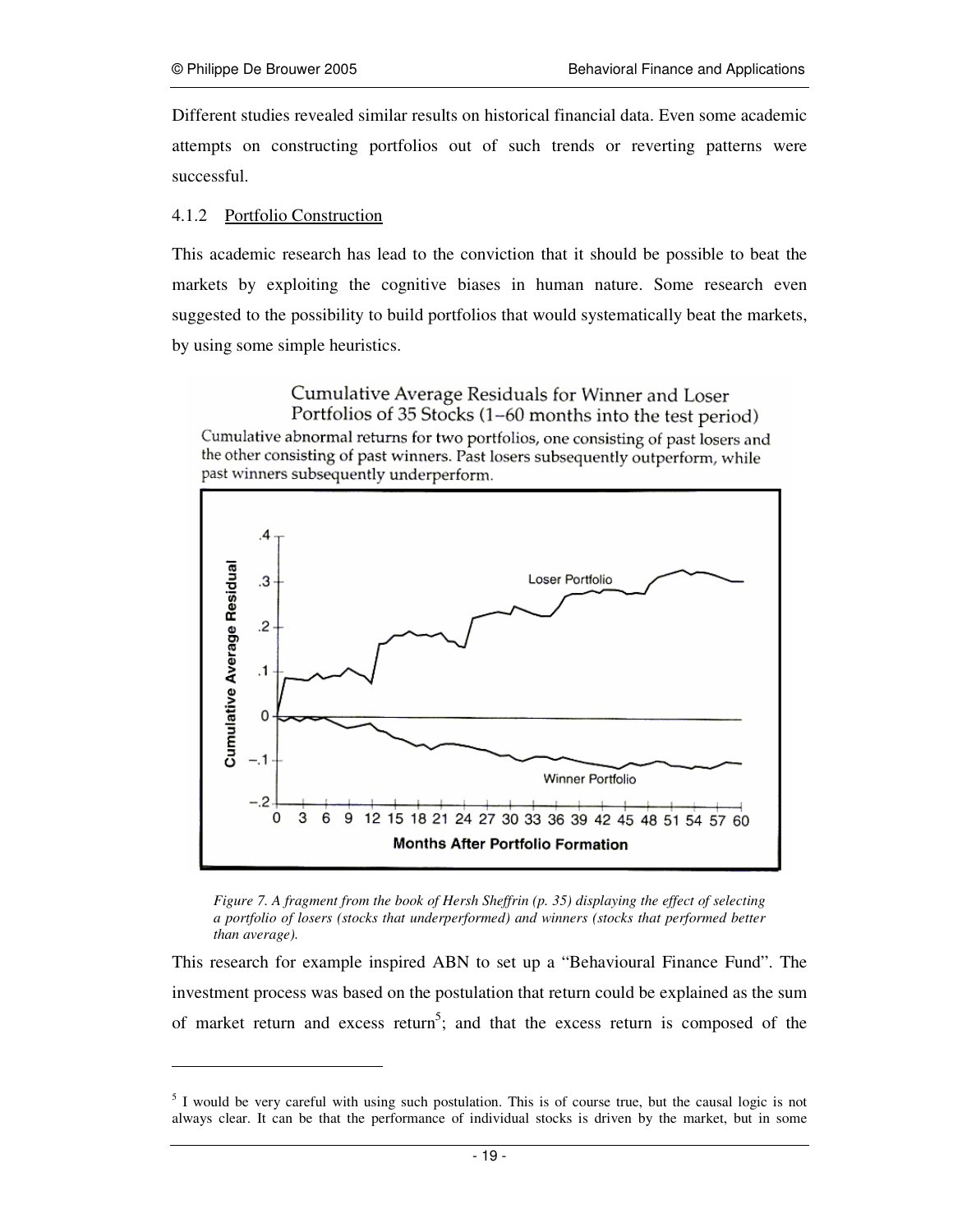weighted sum of image effect (value ratios), overrraction (price reversal / last months return), underreaction (momentum / 12 month return) and overconfidence (revisions).

The result was a disaster, and the fund was absorbed by the "European Equity Growth Fund" after two years and 4 months existance.



*Figure 8. The performance of a "behavioural finance fund" and its benchmark. After 2 years and 4 months the fund was merged into another one, and the "experiment" was closed.* 

Already during the IMR behavioral finance conference in London in April 2001, I argued with them that the investment policy of the fund was rather an example of displaying behavioral biases.

Some problems were that:

-

- I would classify the postulation mentioned (the assumption about the mechanism of the price of a stock) as a very overconfident. For example,
	- it is a selection of biases (why are we sure to have selected the right ones?);
	- the parameters used to account for the bias could be one indication, but I would not be so sure that they are a unique, sufficient or even correct

situations it might well be that markets are driven by the variations in individual stocks. In the later case, we will not be able to predict the movement of the stock by this formula. This is like steering a boat by looking at its bow (and not using the compass).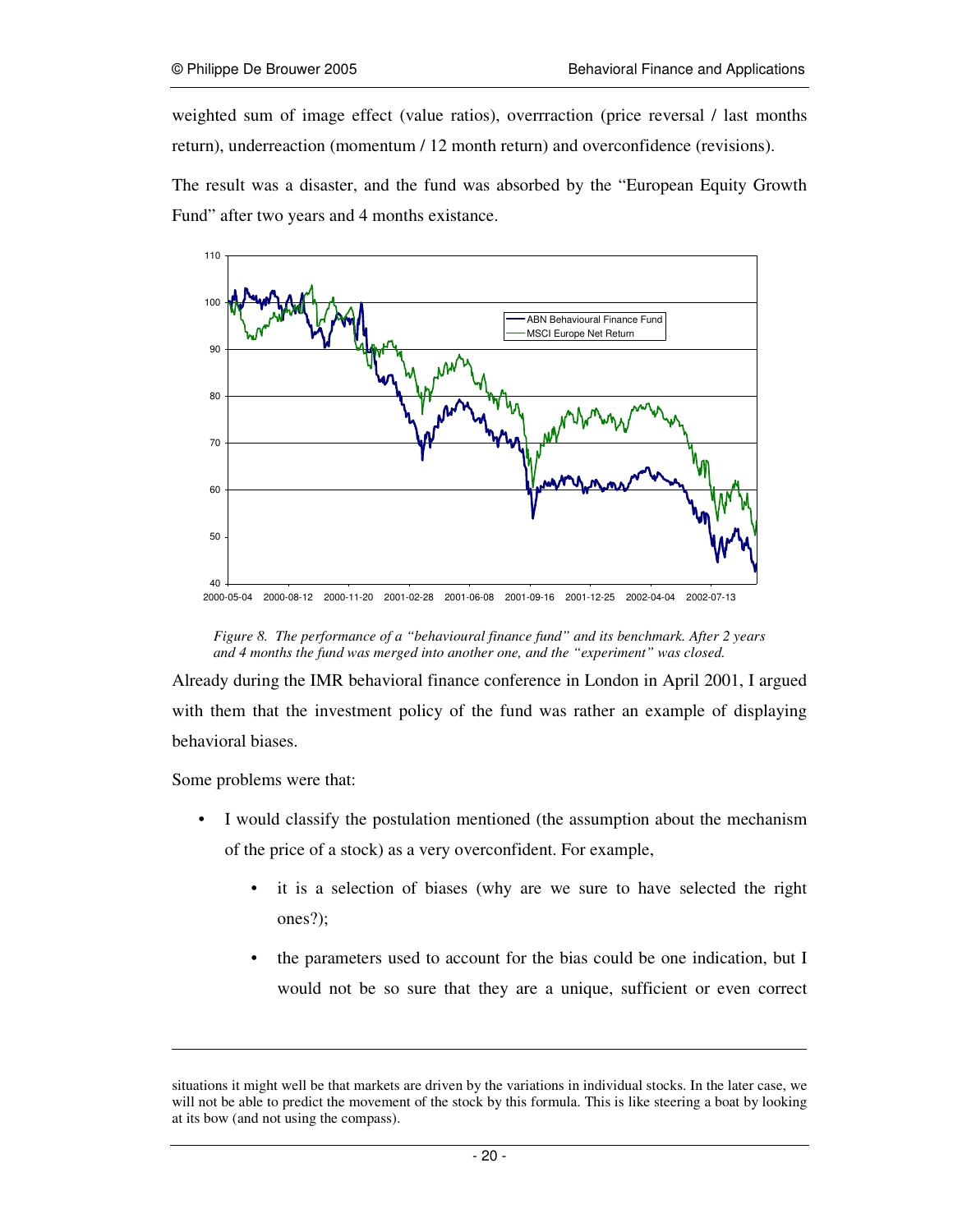indicator. Assuming this without further research can only be done by the very confident;

- this model implies that the market is driven only by cognitive biases, I have never seen conclusive evidence about this and I would not be confident enough to postulate this.
- The world is complex, and the very popular method of adding variables of different dimensions by a scaling factor is not a good method, but the rest of the herd uses it (for example questionnaires to determine risk profile). This indicates overconfidence in believing that we found the good method.
- Confirming bias could found in the fact that the mechanism of the investment philosophy was back-tested out of sample; and that this was interpreted as evidence that it would continue to work.
- Framing is in the fact that the model will explain stock returns only by market and cognitive biases. This is remarkable, since all individual stocks compose the market, and hence the only driver recognized is the behavioral bias. This simple fact indicates that we are operating in a very narrow frame.

So, it might be clear that even if we theoretically know what kind of biases our mind has, that we will not avoid that our mind functions like that. Very much like visual biases, even if we know that they exist, our mind will still adapt the objective information from our eyes in the same consistent (biased) way. Please have another look at figure 1 and 2, the left line still seems longer, and the black dots still appear on the crossings of the gray.

#### *4.2 Individual Investors*

-

In previous chapter, we have seen that even for seasoned asset managers, it is (right now) not really possible to get a consistent outperformance by trading against the biases of our minds in the stock market. So there is no reason why the individual investor should even try<sup>6</sup>. There are for sure nicer ways to loose money.

For any investor the major question is to get the strategic asset allocation right (see for example Statman Meir, 2000). Strategic asset allocation refers to choosing the asset

<sup>&</sup>lt;sup>6</sup> Except You of course, but don't forget what the first, most outstanding and best documented bias is!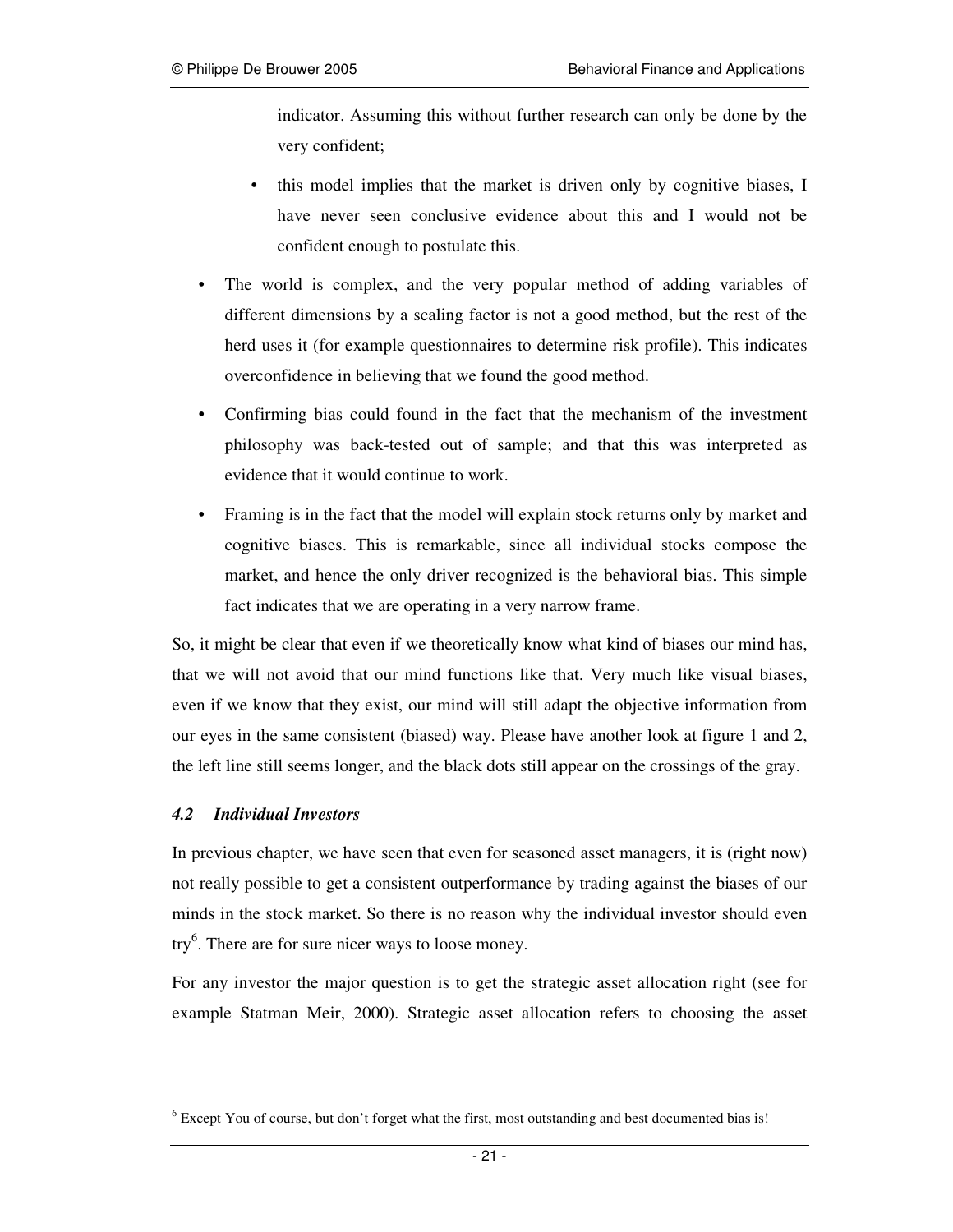classes<sup>7</sup> and their relative weights in your portfolio. The strategic asset allocation explains (depending on the study) 91.7 to 93.6% of all variance of a financial portfolio invested in liquid, financial assets<sup>8</sup>. This means that the remaining 6 to 8% accounts for tactical asset allocation, stock picking, market timing, manager, style, active or passive, influence of costs, etc.

## 4.2.1 Portfolio Construction

Taking previous remarks into account, constructing a portfolio is in the first place constructing a benchmark (reference portfolio) that reflects the strategic asset allocation.

Since 1952, we have Harry Markowicz' theory about Portfolio Selection. It is a consistent theory on how to select an optimal portfolio. An essential element in this theory is to consider all elements of your portfolio and take into account correlations among them. This will indeed lead to a portfolio that is from a mathematical point of view optimal, but it will not be really adapted to its owner.

Persons tend to suffer from framing, and therefore they need mental accounts in order to understand it and feel comfortable. Already very long time, we have special savings accounts for pensions, studies of children, etc. All these savings belong to us, and in our mind they are separated portfolio's: mental accounts.

Just as in Maslow's Humanistic Psychology (1970) the hierarchy of needs is described by the Pyramid of Needs, in Behavioural Finance the composition of a portfolio is explained by a similar hierarchy of needs. Both hierarchies are of striking similarity, and Maslow's more general theory can explain our hierarchy of portfolios.

-

 $<sup>7</sup>$  As asset classes should be understood: cash, equities, bonds, real estate, etc.</sup>

<sup>&</sup>lt;sup>8</sup> Even if most authors do not make this remark, it is rather essential. Humans (unlike corporates) have a finite life, have other basic needs (cf. for example the need pyramid of Maslow), and we have (hopefully) at the end of our life a period of inactivity. This results in the need to invest for example also in real estate (i.e. having a place to live in), and not all our assets should be allocated to financial investments!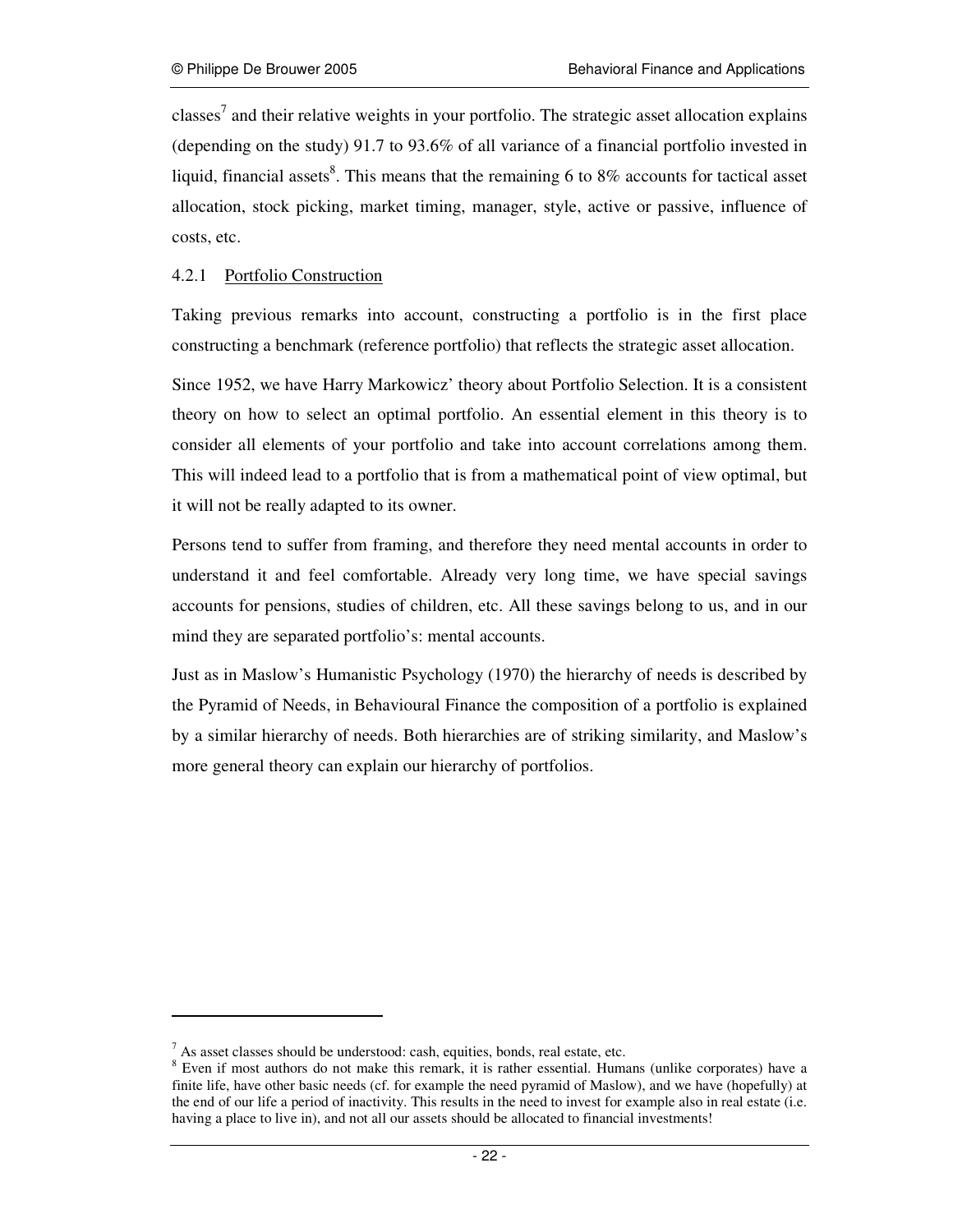

*Figure 9. The composition of a "behavioural" portfolio, or how a normal person approaches his money as it is usually presented.* 

 Comparing this with Maslow's hierarchy of needs, the similarity is striking. I propose to even go further and try to have a complete match of both.

| Maslow's Level of  <br><b>Need</b> | <b>Mental Account in</b><br><b>Behavioural</b><br><b>Portfolio</b>        | <b>Method</b>                                                      | <b>Risk appetite</b>               |
|------------------------------------|---------------------------------------------------------------------------|--------------------------------------------------------------------|------------------------------------|
| Self actualisation                 | Shot at richness                                                          | trading  <br>Own<br>$account, \ldots$                              | Very Dynamic<br>to<br>risk seeking |
| Esteem                             | Specific layer                                                            | Special Investment<br>funds, own account                           | Dynamic                            |
| Love                               | Specific layer                                                            | <b>Basic</b><br>Investment  <br>Funds and accounts<br>for children | Defensive                          |
| Safety needs                       | Safety layer                                                              | Pension<br>schemes,<br>deposits,<br>cash<br>funds, $\dots$         | Very defensive                     |
| Physiological needs                | Consuming $+$ first   n/a<br>house $\rightarrow$ no liquid<br>investments |                                                                    | Risk avoidance                     |

*Table 1. A proposition to match the needs for a financial portfolio with the Levels of Needs that were introduced by Maslow.*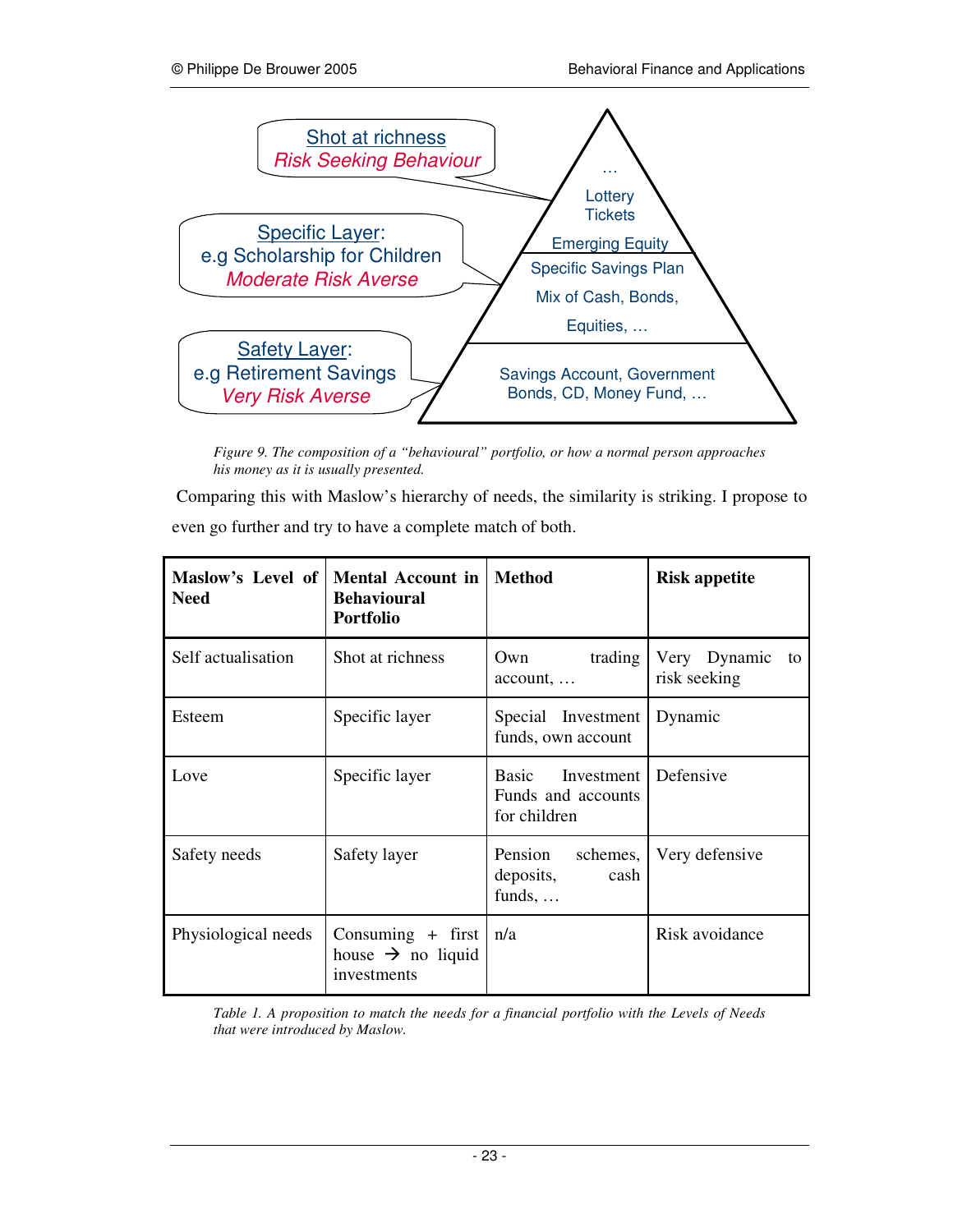## 4.2.2 Advice

-

The behavioural biases discussed above, seem to be weaknesses when making decisions on stock markets. However these biases have proven to be essential strong points in the development of mankind. Without a solid dose of overconfidence, extrapolation, etc. no one would ever try to understand the world and make scientific progress nor would anyone dare to start up a factory. Without these biases, mankind would have a civilisation comparable to that of animals. This is because we would never dare to use our true brainpower (no overconfidence), we would get stuck in too large and complex problems (no overlooking of correlations), we would not see simple mechanisms (no extrapolation when it is statistically irrelevant), etc.

The only problem is that these biases, that served their purpose during thousands of years, are not that well adapted to decision making on stock markets as we know them the last few hundred years.

Asset managers have already tried to exploit Behavioural Finance to trade against these biases and make more money. But what seemed to be an easy conquest turned out to be a Hanibal's trip over the Alps. However it is possible to use this knowledge to advice investors and strengthen our decision process. The first step in making better decisions is to recognize the presence of heuristics and the cognitive biases on which they are based.

- Know that you are overconfident, so if you feel sure, then take into account that you can be wrong. In other words: know what you don't know; and be prepared to be surprised<sup>9</sup>.
- Among what we know most things are just believes, some are true and some not. We should be open for disconfirming evidence.
- Avoid narrow framing; look at the same problem through different angles. Another frame can give other insight. Try to see the whole picture. Select always a larger frame if possible; and try to overlook the whole picture when dealing with lots of sub-problems.

<sup>&</sup>lt;sup>9</sup> The next year's winning asset lass is likely to surprise you, but a well diversified portfolio over all asset classes (and eventually managed in mental accounts according to different levels of needs) is very probable to protect you from major disappointment.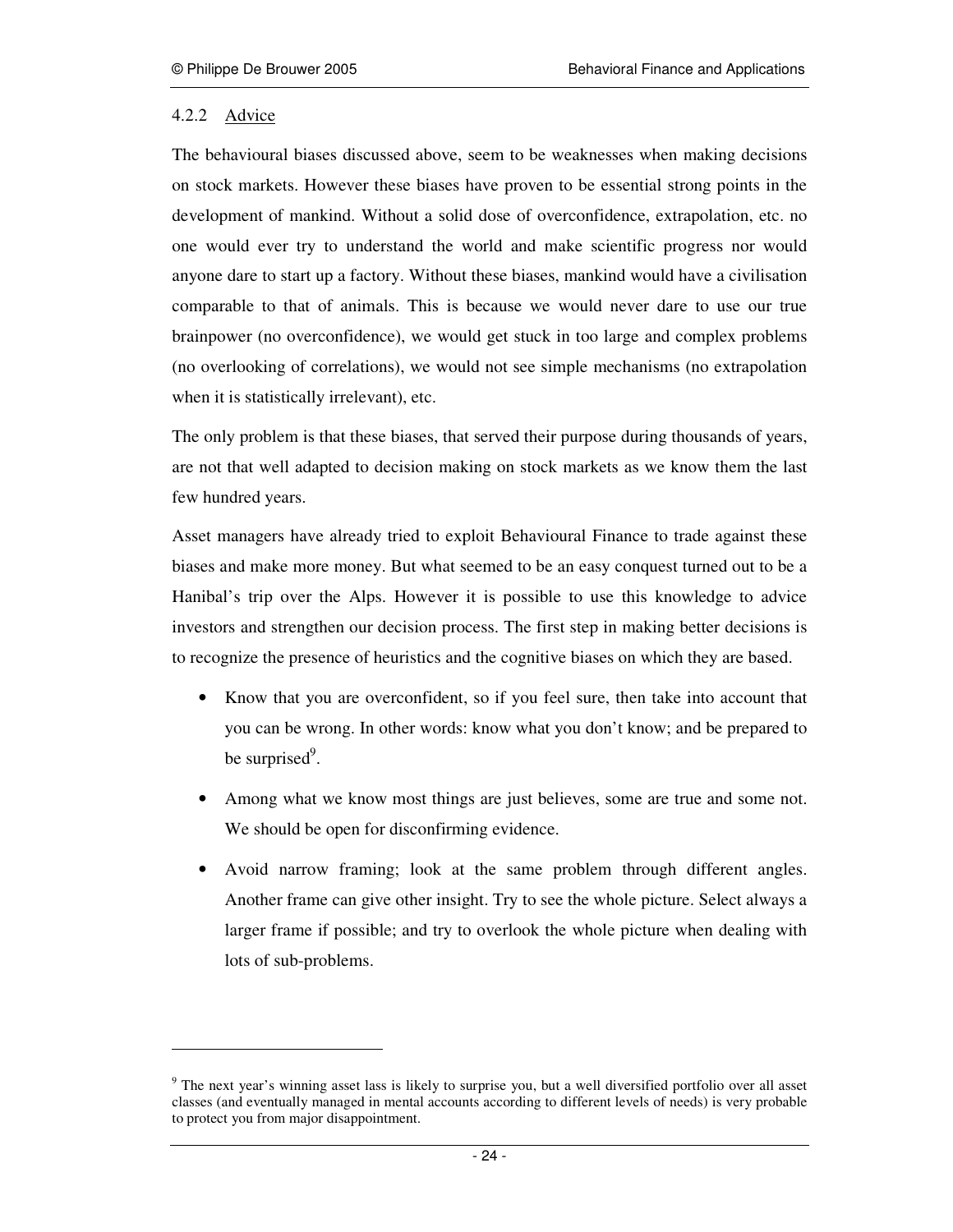- And if that does not work ... Create mental accounts, in order to solve the problem, but give it a try to look back and oversee the whole picture.
- Try to see the connection (correlation) between different problems/decisions.
- Try not to over- or under-react to any information. Especially look for evidence and news that does contradict your believes. Dare to review your opinion.
- Try to understand the true value of information, avoid extrapolation. (If stock A has been performing better than stock B for the last 4 year, this is no evidence to predict year 5); nor is the performance of the few good funds indicative for the market.
- Avoid self-serving explanations: be aware of the extrapolation effect, and accept that you make errors and try to learn from them.

# **5 Research Related Issues**

#### *5.1 Suggestions for Further Research*

- 1. How to determine the strategic asset allocation for each of the shelves in the behavioural portfolio? Precautions to use questionnaires and their potential dangers.
- 2. After the research of Barber et al. about the effect of overconfidence on portfolio performance, the effect of other cognitive biases on performance is still largely unexplored. This is essential research in order to advice.
- 3. More concretely, it would be interesting to study the effect of the advice of the broker's advice in the research of Barber et al.

#### *5.2 Original contributions in this paper*

- 1. The proposition to match behavioural portfolio theory and Maslow's hierarchy of needs, and the proposition about how to match them (see 4.2.1)
- 2. Adding to the research of Barber and Odean (2001) the element to compare the performance of each decision on the two considered classes of persons. (see 3.3)
- 3. Critics on the behavioural finance funds (see 4.1.2)
- 4. Interpretations about the usefulness of cognitive biases. (see 3.2)